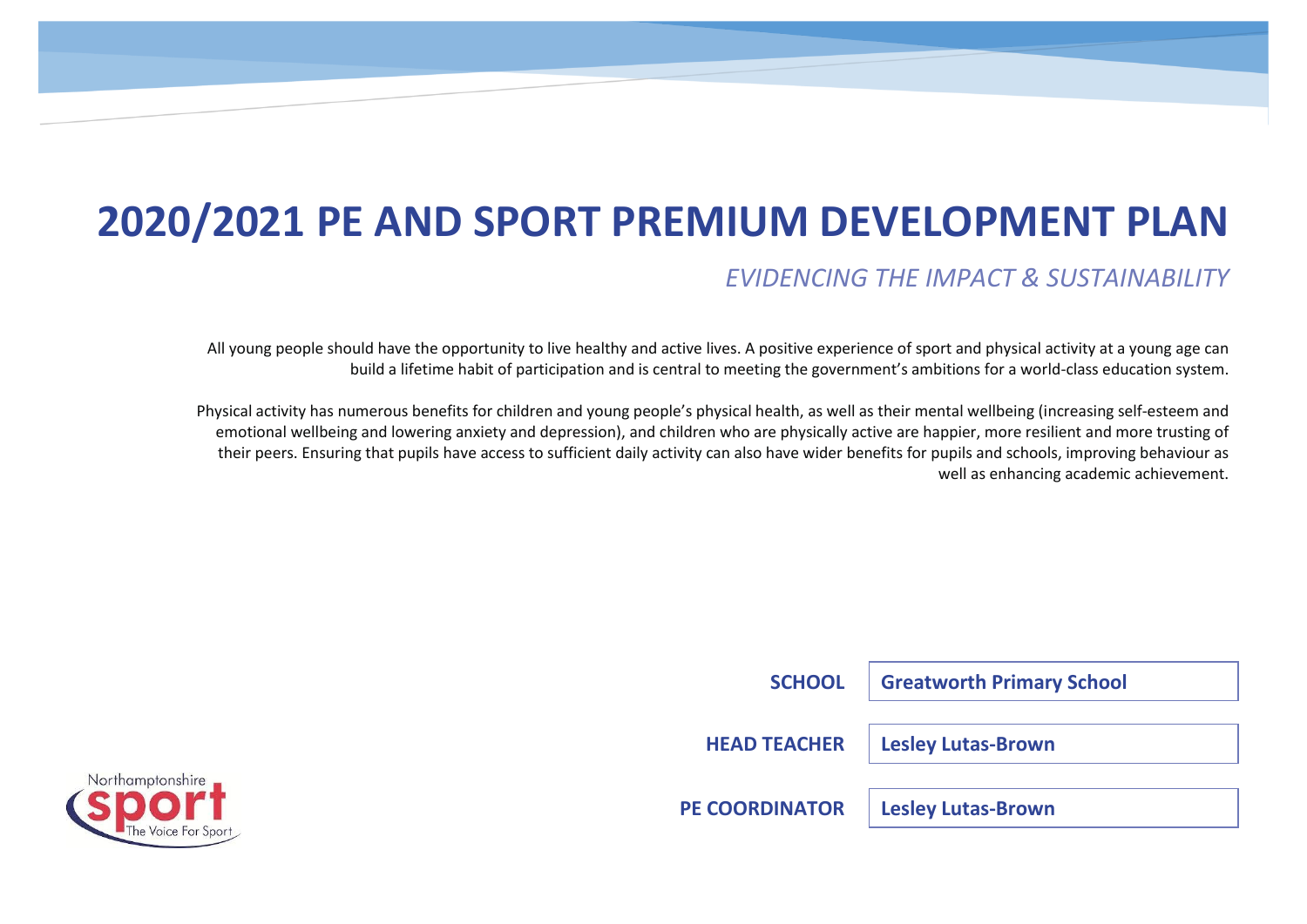#### PE AND SCHOOL SPORT PREMIUM: THE PURPOSE

The premium must be used to fund additional and sustainable improvements to the provision of PE and sport, for the benefit of primary-aged pupils, in the 2020 to 2021 academic year, to encourage the development of healthy, active lifestyles.

#### VISION: GOVERNMENT VISION

All pupils leaving primary school will be physically literate and with the knowledge, skills and motivation necessary to equip them for a healthy lifestyle and lifelong participation in physical activity and sport.

#### VISION: SCHOOL VISION

At Greatworth Primary School our vision for Physical Education and Sport is that every child should have the opportunity to take part in physical activity on a regular basis and become more physically confident and competent. We hope that, through all the sporting opportunities and physical activity we offer, the children will potentially develop a love and passion for sport and continue this into their later lives.

We aim to provide the children with at least 2 hours of fun, exciting and active PE and Performing Arts lessons every week and to keep the children healthy and active every day with at least 30 minutes of physical activity a day and by educating them on a healthy, balanced diet and lifestyle.

At Greatworth, we also strive to give as many children as possible the opportunity to compete in a variety of competitions, during school time or by representing the school at local events. We hope that in doing so the children will develop greater confidence, team work and learn to win or lose with grace and sportsmanship.

It is also of paramount importance that we create sporting leaders during the children's time at Greatworth. We aim to offer lots of children the opportunity to lead sporting activities, organise games and events and learn to lead by example. By emphasising leadership, we hope the children learn the importance of communication, organisation, team work, resilience, perseverance and a respect for rules.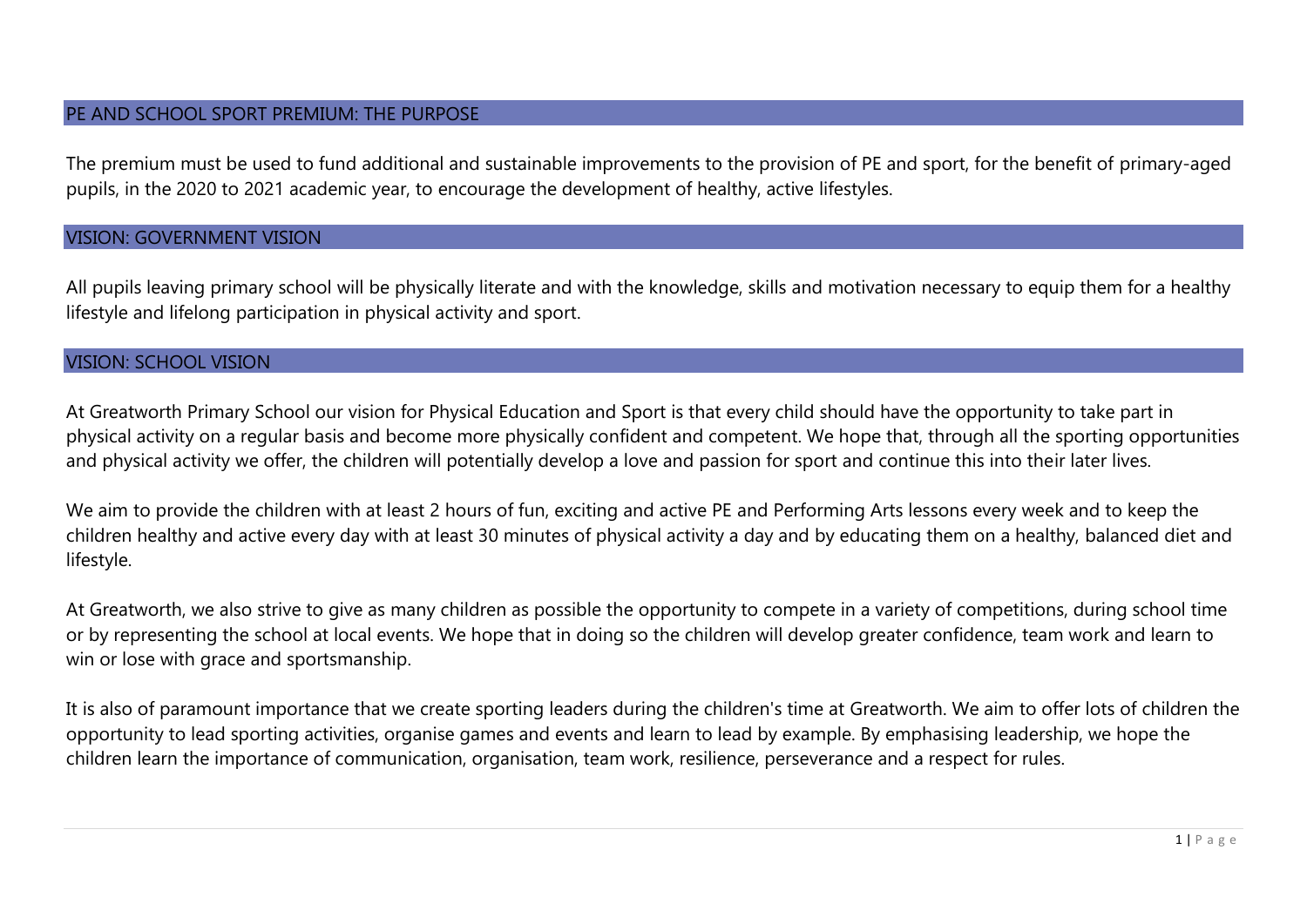#### PE and Sport and Performing Arts are a proud part of the experience at Greatworth and we hope that this continues to grow in the future and prepare our children for life after Greatworth.

#### FUNDING OBJECTIVES

Schools must use the funding to make additional and sustainable improvements to the quality of the physical education (PE), physical activity and sport they provide. This includes any carried forward funding from the 2019 to 2020 academic year, which must be spent by 31 March 2021.

This means that you should use the PE and sport premium to:

- develop or add to the PE, physical activity and sport that your school provides
- build capacity and capability within the school to ensure that improvements made now will benefit pupils joining the school in future years

#### KEY OUTCOME INDICATORS: UPDATED 2020/02021

Schools can use the funding to secure improvements in the following indicators;

Key outcome indicator 1: Engagement of all pupils in regular physical activity For example, by:

- providing targeted activities or support to involve and encourage the least active children –
- encouraging active play during break times and lunchtimes
- establishing, extending or funding attendance of school sport clubs and activities and holiday clubs, or broadening the variety offered
- adopting an active mile initiative
- raising attainment in primary school swimming to meet requirements of the national curriculum before the end of key stage 2. Every child should leave primary school able to swim (funding can only be used for additional top-up swimming lessons to pupils who have not been able to meet the 3 national curriculum requirements for swimming and water safety after the delivery of core swimming and water safety lessons, and should not be used for core swimming provision).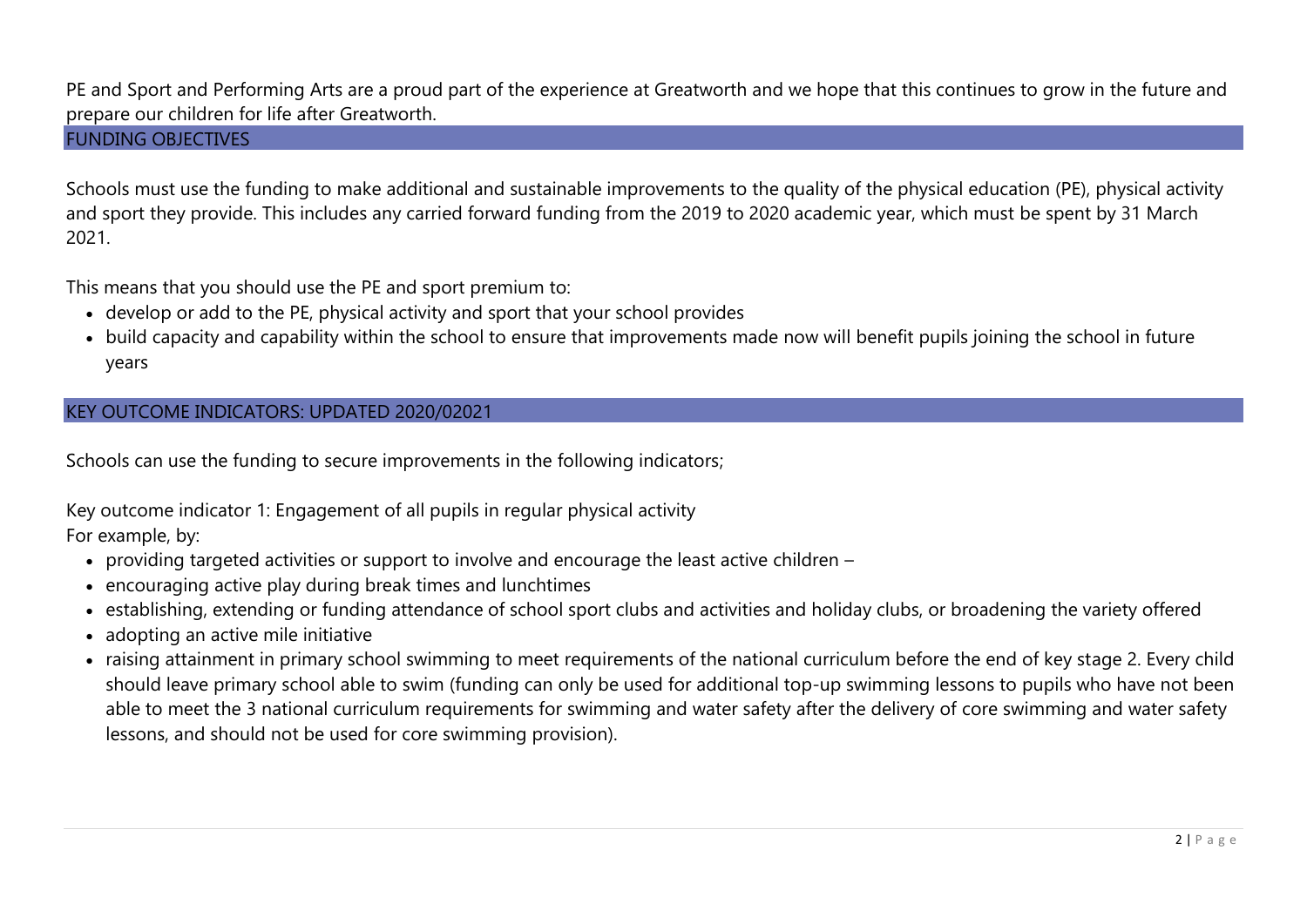Key outcome indicator 2: Profile of PE and sport is raised across the school as a tool for whole-school improvement For example, by:

- actively encourage pupils to take on leadership or volunteer roles that support the delivery of sport and physical activity within the school (such as 'sport leader' or peer-mentoring schemes)
- embedding physical activity into the school day through encouraging active travel to and from school, active break times and holding active lessons and teaching

Key outcome indicator 3: Increased confidence, knowledge and skills of all staff in teaching PE and sport For example, by:

- providing staff with professional development, mentoring, appropriate training and resources to help them teach PE and sport more effectively to all pupils, and embed physical activity across your school
- hiring qualified sports coaches and PE specialists to work alongside teachers to enhance or extend current opportunities offered to pupils

Key outcome indicator 4: Broader experience of a range of sports and activities offered to all pupils For example, by:

- introducing a new range of sports and physical activities (such as dance, yoga or fitness sessions) to encourage more pupils to take up sport and physical activities
- partnering with other schools to run sports and physical activities and clubs
- providing more and broadening the variety of extra-curricular activities after school in the 3 to 6pm window, delivered by the school or other local sports organisations

Key outcome indicator 5: Increased participation in competitive sport For example, by:

- increasing and actively encouraging pupils' participation in the School Games
- organising, coordinating or entering more sport competitions or tournaments within the school or across the local area, including those run by sporting organisations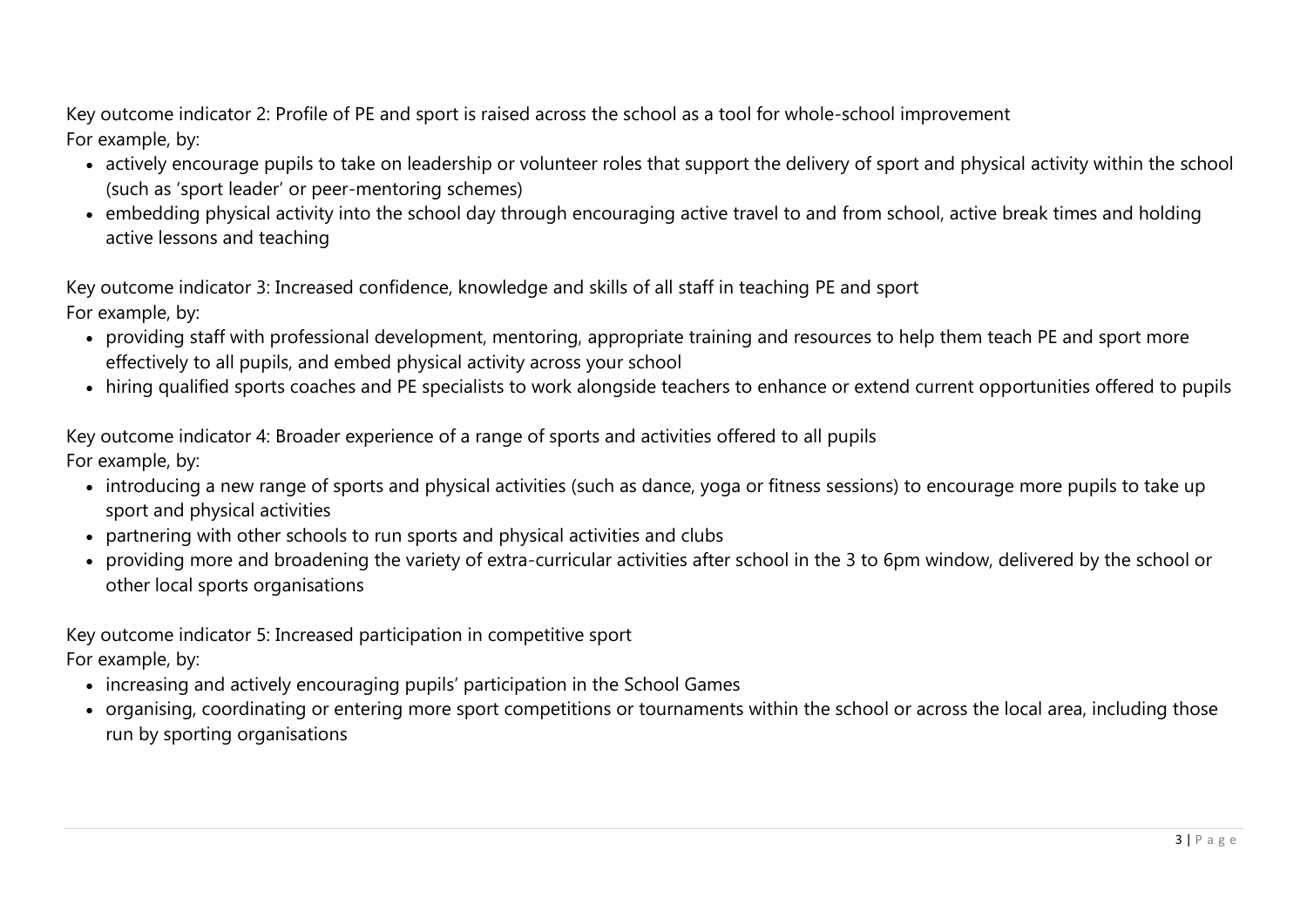## EVIDENCING THE IMPACT: REVIEW OF PE AND SCHOOL SPORT PREMIUM EXPENDITURE 2020/2021

| Key priorities to date |                                                                                                           | Key achievements & Impact                                                                                                                                                                                                                                                                                                                                                                                                                                                                                                                                                                                                                                                                                                                                                                                                                                                                                            | How will these achievements be<br>sustained or further developed in<br>2021/2022?                                                                                                                                                                                                                                                                                                                                                                                                                                                                                        |  |
|------------------------|-----------------------------------------------------------------------------------------------------------|----------------------------------------------------------------------------------------------------------------------------------------------------------------------------------------------------------------------------------------------------------------------------------------------------------------------------------------------------------------------------------------------------------------------------------------------------------------------------------------------------------------------------------------------------------------------------------------------------------------------------------------------------------------------------------------------------------------------------------------------------------------------------------------------------------------------------------------------------------------------------------------------------------------------|--------------------------------------------------------------------------------------------------------------------------------------------------------------------------------------------------------------------------------------------------------------------------------------------------------------------------------------------------------------------------------------------------------------------------------------------------------------------------------------------------------------------------------------------------------------------------|--|
|                        | Engagement of all<br>pupils in regular<br>physical activity                                               | Key 100% children from Reception to Y6 are involved in dance lessons<br>and Real PE skills lessons. Children in questionnaires identify Real PE,<br>Dance and physical activity at playtimes and during fitness breaks as a<br>positive in their school day. 97% pupils recognise that that the school<br>helps their physical fitness and health.<br>Participation - The introduction of welly-walls on the external walls<br>has afforded the children the opportunity to go onto the field at break<br>and lunchtimes. This means there are opportunities for all pupils to<br>play football, basketball, REAL PE games, skipping, running games at<br>break and lunchtimes.<br>Impact on ATTAINMENT 100% of children in Y6 can swim<br>competently, confidently and proficiently over the distance of 25<br>metres. This was still the case despite halting swimming in the summer<br>term 2020 due to COVID 19. | The subject leader will continue to<br>champion sport and sporting activity and<br>include as part of our school day as well<br>as fun activities like the 'tuff mudda' and<br>sponsored run and walks.<br>Continue to develop the playground<br>activities and resources and training for<br>staff and children in order to maintain the<br>high standards in behaviour and<br>participation. Monitoring should identify<br>playtime behaviour as outstanding.<br>Reinstate the farm school and forest<br>schools.<br>Return to swimming lessons for Y1-Y6<br>children. |  |
|                        | 2. Profile of PE and<br>sport is raised across<br>the school as a tool<br>for whole-school<br>improvement | Key ACHIEVEMENTS Real PE sports leader training has been rolled out<br>across the school. Children from Y3-Y6 have contributed to<br>developing and leading games on the playground at lunchtimes.<br>These leadership skills present themselves across all subjects and in<br>recent survey 97% children believe that teachers help to develop their<br>independence in learning and responsibilities around school.<br>Impact on PARTICIPATION clubs are very well attended: Basketball Y1-<br>Y6 (33% children); football club for Reception to Y4. Mind Body and<br>Soul curriculum which was also introduced in September 2020 in order<br>to focus on fitness for mental health. This included Joe Wicks, the                                                                                                                                                                                                  | Implement the play leader roles so that<br>all children have the opportunity to lead<br>activities and that they are confident to<br>start games themselves. (Monitor with<br>observation and pupil questionnaire)<br>Continue good practice of interweaving<br>fitness into our school day through the 5<br>minute mile; Joe Wicks; Go Noodle; quick<br>small ball skills as brain breaks.                                                                                                                                                                              |  |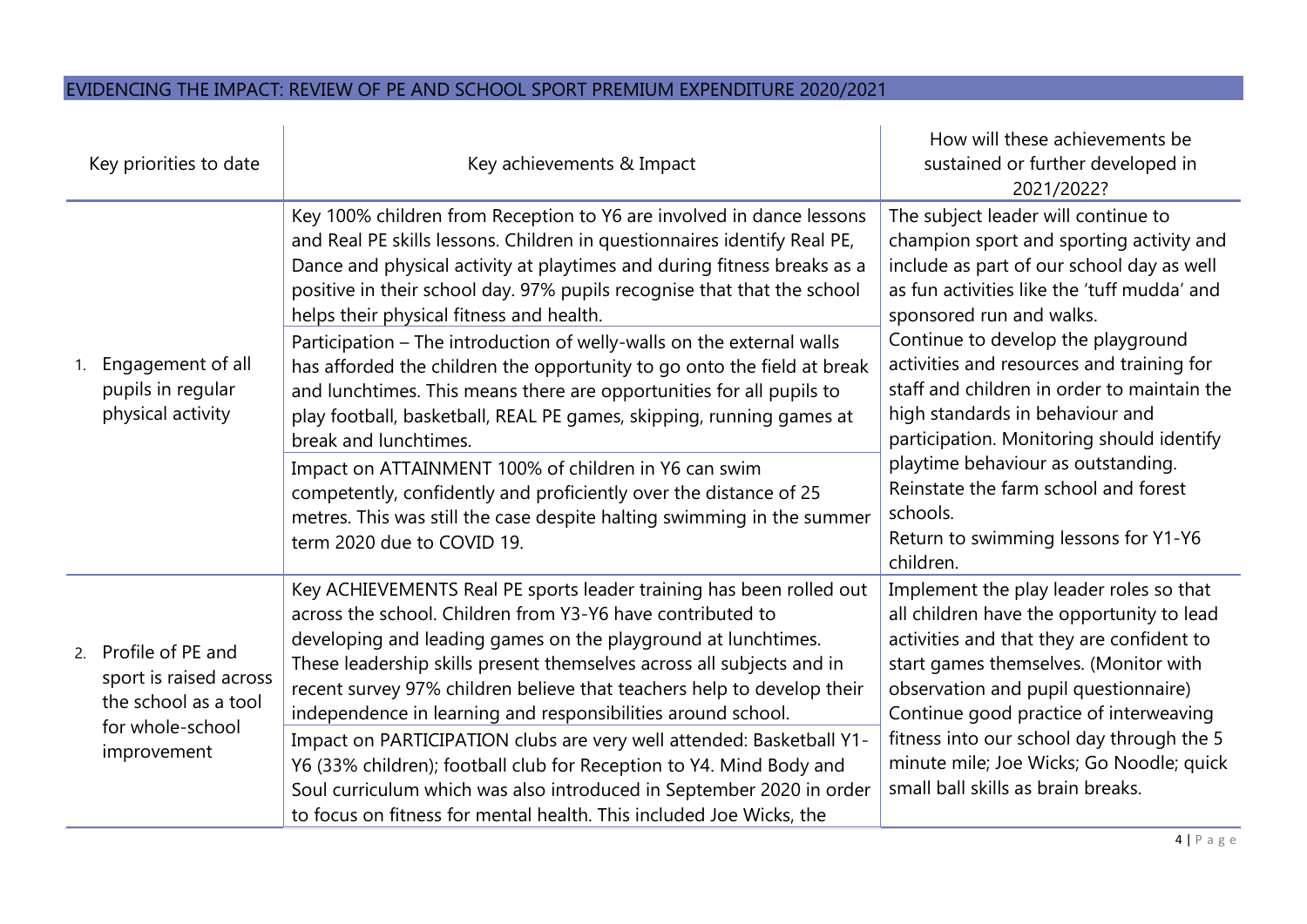|                                                                              | active mile throughout the day and week, longer playtimes initially in<br>order for children to improve their fitness and increase their sociability<br>skills<br>The life-bus and associated resources SCARF have provided teachers<br>with brilliant resources to aid the teaching of healthy life-styles<br>including mental health, physical and emotional health.<br>Impact on ATTAINMENT- standards have maintained since lockdown<br>in March. The big focus on playing and keeping fit for mental health<br>and maintaining relationships has made a huge difference. 87% said<br>behaviour in lessons is good and 97% said that bullying was not a<br>problem. This is due to our COVID recovery plan which has ensured<br>that sport, fitness, games and fun with friends is at the heart of our<br>curriculum this year.                                                                                                                                                                                       | Maintain the momentum of ensuring<br>children are playing games at playtimes<br>and during breaks between lessons. We<br>have observed how this is good for their<br>mental health, connecting with friends<br>and being physically fit to effect brain<br>chemicals and readiness to learn.                                                                                                                                                                                                                                                                                                            |  |
|------------------------------------------------------------------------------|---------------------------------------------------------------------------------------------------------------------------------------------------------------------------------------------------------------------------------------------------------------------------------------------------------------------------------------------------------------------------------------------------------------------------------------------------------------------------------------------------------------------------------------------------------------------------------------------------------------------------------------------------------------------------------------------------------------------------------------------------------------------------------------------------------------------------------------------------------------------------------------------------------------------------------------------------------------------------------------------------------------------------|---------------------------------------------------------------------------------------------------------------------------------------------------------------------------------------------------------------------------------------------------------------------------------------------------------------------------------------------------------------------------------------------------------------------------------------------------------------------------------------------------------------------------------------------------------------------------------------------------------|--|
| 3. Increase confidence<br>and skills of staff in<br>teaching PE and<br>Sport | Key ACHIEVEMENTS We have been able to continue to provide a<br>specialist performing Arts Teacher, Natalie Evans and have introduced<br>REAL PE, Liam Nicell. Teacher usually work alongside these teachers<br>and are able to replicate lessons when the professionals are not there.<br>Teacher have included Joe Wick sessions as well as leading dance for<br>the recording for parental viewing. TAs have also been coached by the<br>professional teachers and are continuing the running of lunchtime<br>play leaders, football club, swimming teaching.<br>By investing for another year in the Life Bus and SCARF PHSE lessons,<br>teachers are very confident in delivering a mental health and<br>emotional wellbeing lessons to support children's participation and<br>enjoyment in lessons.<br>Mrs King (Chenderit SSCO) has provided lessons which has supported<br>the training of teachers and TAs. This has supported teachers in<br>leading games practice in sports such as basketball and tag rugby. | Teachers to be able to replicate dance<br>and REAL PE sessions to cover teachers<br>when they are absent and particularly in<br>performing arts, help children to practice<br>and rehearse ahead of performances.<br>Use the online training sessions from Mrs<br>King and the big creatives to provide<br>further understanding that is shared with<br>staff on how best children learn and how<br>sports and games can really support<br>children in other areas of the curriculum.<br>Roll out the strategies and positivity as<br>school display to share the good practice<br>in Real PE sessions. |  |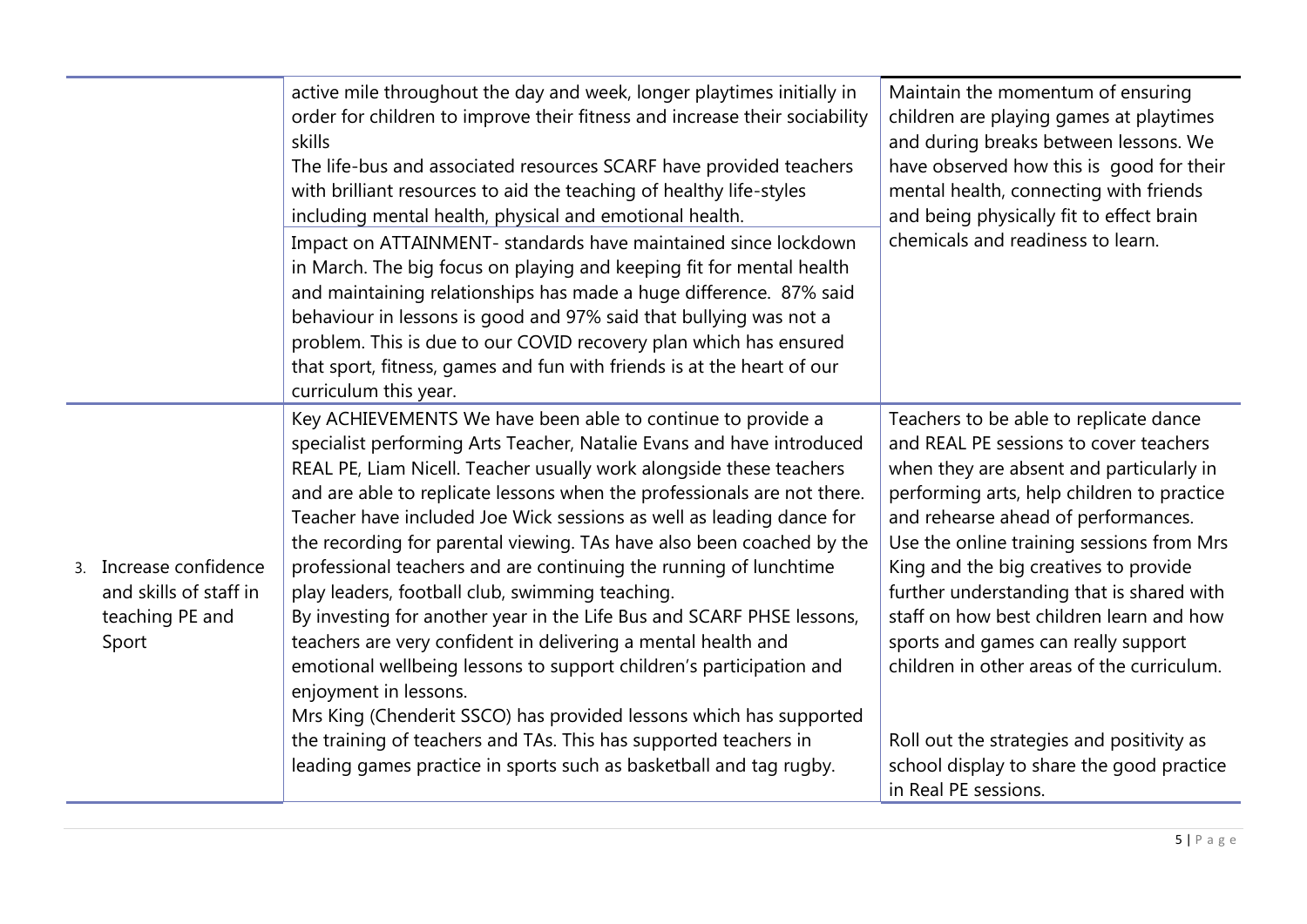|    |                        | Impact on PARTICIPATION                                                  |                                            |
|----|------------------------|--------------------------------------------------------------------------|--------------------------------------------|
|    |                        | Teachers are confident in leading dance sessions when the                | Continue to work with Mrs King and be      |
|    |                        | professional is not there and getting them ready with additional         | ready to take part in all that is offered  |
|    |                        | rehearsals before filming for parents.                                   | when the time comes                        |
|    |                        | Behaviour management has much improved following observations            | PE lead to create an action plan,          |
|    |                        | and positivity of Liam Nicell's strategies and focus during lessons on   | curriculum plan and monitor the impact     |
|    |                        | participation, team spirit and contribution rather than PE skills.       | of sports and identify gaps in provision   |
|    |                        | Impact on ATTAINMENT                                                     | and ways we can link with other sports     |
|    |                        | Standards in every year group in English and Maths have increased        | clubs to grow the opportunities for        |
|    |                        | based on children's previous progress. This is due to the fact that they | children in school and in extra-curricular |
|    |                        | are happy in their learning, have a good growth mind-set and can         | clubs                                      |
|    |                        | work together. All of these skills are developed through our PE          |                                            |
|    |                        | initiative.                                                              | Work to develop a holiday hub with Real    |
|    |                        |                                                                          | PE                                         |
|    |                        | <b>Key ACHIEVEMENTS</b>                                                  |                                            |
|    |                        | By introducing a consistent programme of sports we aim to ensure a       | To source other coaches that can work      |
|    |                        | strong foundation of sporting skills. We supplement this with sports     | with Reception to Y6 for a half-term.      |
|    |                        | clubs after school and during the school day. All children form          |                                            |
|    |                        | Reception to Y6 have the opportunities to undertake sports leaders       |                                            |
| 4. | Broader experience     | and clubs. There are also some activities which children have in Y5 and  |                                            |
|    | of a range of sports   | Y6 (both years) such as Biikeability.                                    |                                            |
|    | and activities offered | Our broad range of sports include:                                       |                                            |
|    | to all pupils          | Performing arts<br>Karate                                                |                                            |
|    |                        |                                                                          |                                            |
|    |                        | Brackley Town Football club<br>Life Education Bus and resources          |                                            |
|    |                        | Performing Arts                                                          |                                            |
|    |                        | <b>Real PE</b>                                                           |                                            |
|    |                        | Farm Schools                                                             |                                            |
|    |                        |                                                                          |                                            |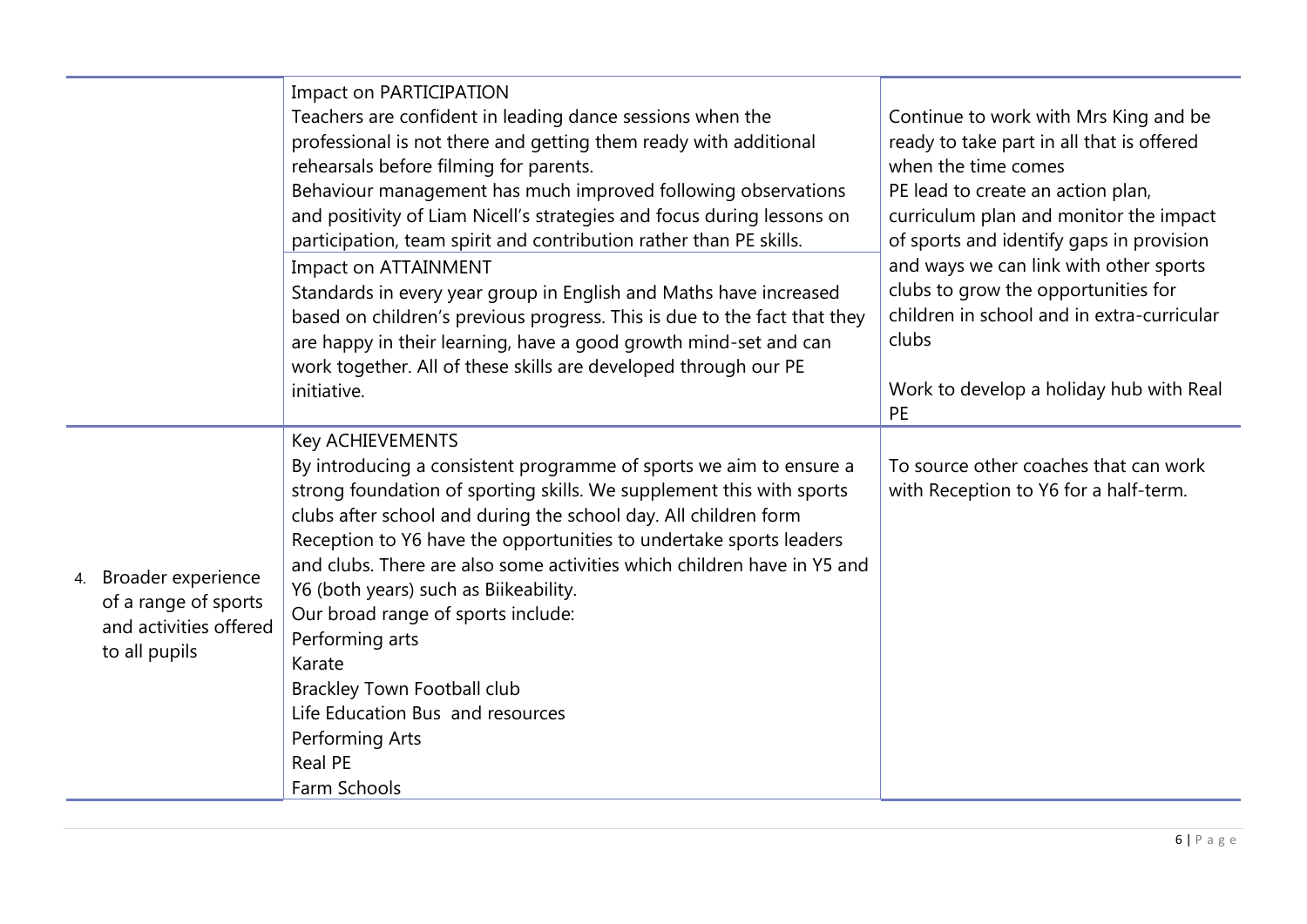|                                                       | Residential trip for KS2 children (95% attend) provides opportunity to<br>try different sports activities including go-karting and trampolining in<br>a cave.                                                                                                                                                                                                                                                                                                                                  | To develop assessment for children<br>across school.                                                                                                                                   |
|-------------------------------------------------------|------------------------------------------------------------------------------------------------------------------------------------------------------------------------------------------------------------------------------------------------------------------------------------------------------------------------------------------------------------------------------------------------------------------------------------------------------------------------------------------------|----------------------------------------------------------------------------------------------------------------------------------------------------------------------------------------|
|                                                       | <b>Impact on PARTICIPATION</b><br>All children are able to participate in the half-termly sessions from the<br>coaches at Brackley town and Karate. All children to return to the farm<br>for farm and forest schools.                                                                                                                                                                                                                                                                         | Children in EYFS and KS1 to have strong<br>movement foundations<br>To roll out table tennis, hockey and<br>tennis, gymnastics clubs/ in school<br>additional activities to encourage a |
|                                                       | Impact on ATTAINMENT<br>Skills levels have greatly improved in all classes since the start of Real<br>PE lessons. The recent observations in behaviour and attitude made by<br>Mrs King demonstrate that good progress has been made even since<br>September. Performing arts standards are high in dance. The children<br>are better able to articulate their understanding of their own and<br>others emotional and mental health and their ability to cope with<br>failure (growth mindset) | greater take up.                                                                                                                                                                       |
|                                                       | Key ACHIEVEMENTS<br>Our achievements in all our competitive sporting events did not<br>happen due to COVID.                                                                                                                                                                                                                                                                                                                                                                                    | Return to full participation of Chenderit<br>Sports cluster competitions- in previous<br>years between 50% upto 80% of children                                                        |
| 5. Increased<br>participation in<br>competitive sport | Impact on PARTICIPATION Chenderit Sports cluster - in previous years<br>between 50% upto 80% of children have competed in the following<br>sports competitions. It did not happen in summer 2020 but the hope<br>is that we will continue these in 2021 summer.<br>Percentage of KS2 that took part.                                                                                                                                                                                           | have competed in the following sports<br>competitions. It did not happen in<br>summer 2020 but the hope is that we will<br>continue these in 2021 summer.                              |
|                                                       | KS2 Cross Country at Chenderit School<br>KS2 Tag Rugby at Chenderit School<br>Intra School KS2 tournament                                                                                                                                                                                                                                                                                                                                                                                      | Log the number of attendees and<br>increase the number of girls who<br>participate.                                                                                                    |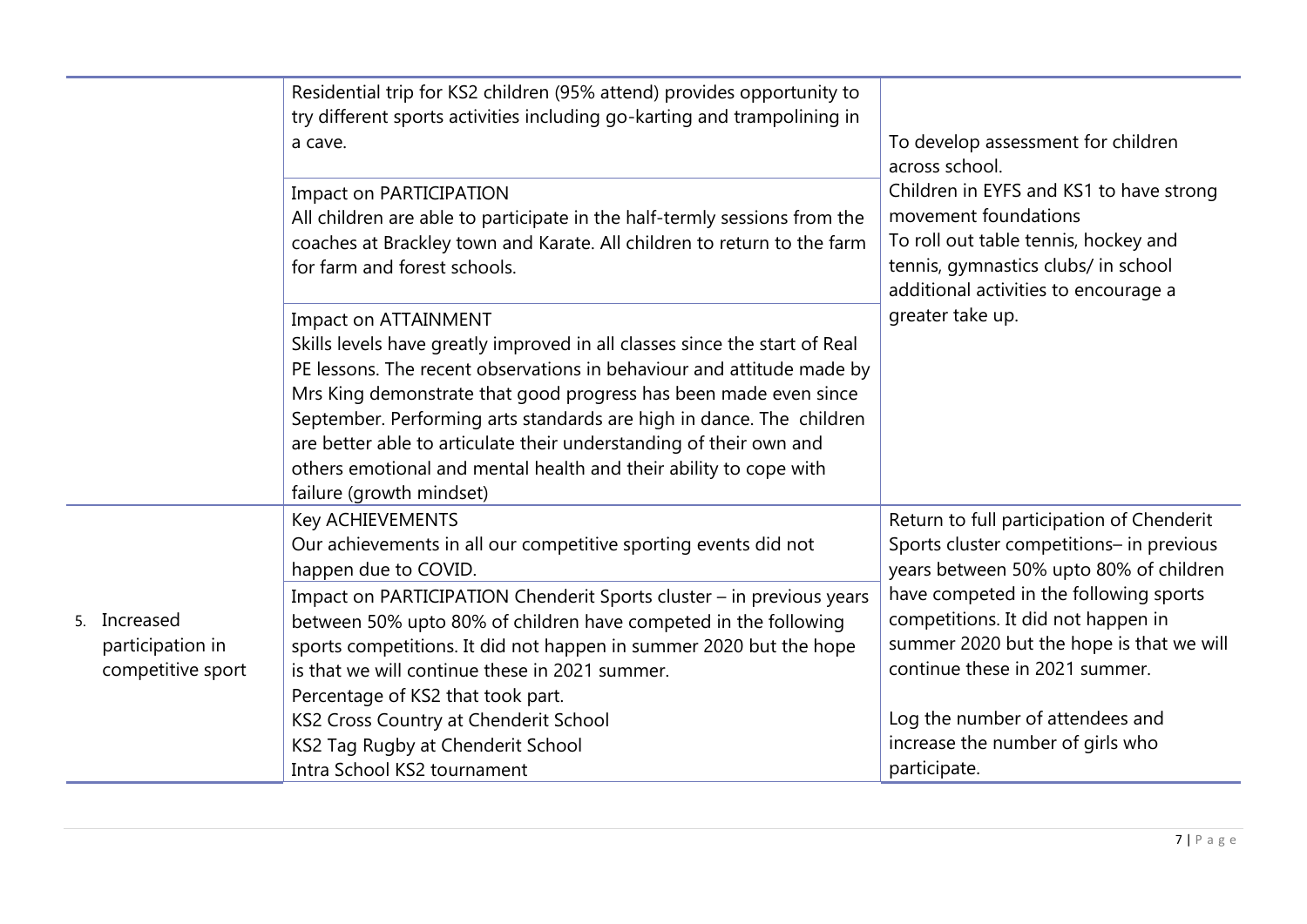| KS2 Cross Country at Chenderit School                                        |                                           |
|------------------------------------------------------------------------------|-------------------------------------------|
|                                                                              |                                           |
| KS2 Cricket Tournament at Chenderit School                                   | Maintain levels of attainment and         |
| KS2 Rounders Tournament at Chenderit School                                  | attitude when the world returns to        |
|                                                                              | normal                                    |
| KS1 and KS2 Gymnastics, Dance and athletics competitions (whole of           |                                           |
| Y1 and Y2 participated in 2019)                                              | Increase further sports and PE attendance |
|                                                                              | of non-active children by a further 10%.  |
| Impact on ATTAINMENT                                                         |                                           |
| Children's behaviour and attitudes to learning have improved-so              |                                           |
| much so that Mrs King on her last visit stated that the behaviour,           |                                           |
| ability to follow instructions, staff supporting, children's ability to work |                                           |
| together and organise themselves quickly and enthusiastically was            |                                           |
|                                                                              |                                           |
| impeccable.                                                                  |                                           |

## EVIDENCING THE IMPACT: THE IMPACT OF COVID-19 ON THE PROVISION OF PE, SCHOOL SPORT & PHYSICAL ACTIVITY

|                                         | What has been the impact of Covid-19 on the provision<br>of PE.<br>School Sport and Physical activity within your school?                   | How have you utilised your PE & Sport Premium<br>funding to overcome some of these challenges? |
|-----------------------------------------|---------------------------------------------------------------------------------------------------------------------------------------------|------------------------------------------------------------------------------------------------|
| Term 1<br>September to<br>December 2020 | Swimming did not take place due to COVID19<br>Chenderit sports competitions did not go ahead<br>Farm studies and forest schools did not run | Mrs king has visited school for more visits leading<br>sports sessions<br>Online farm meetings |
| Term 2<br>January - March 2021          | Tuff Mudda postponed and launch of 15 minute mile<br>did not go ahead<br>Chenderit sports did not go ahead                                  | Postponed to the end of the year                                                               |
| Term 3<br>April – July 2021             | Forest and farm school and camp out/residential will be<br>effected                                                                         | Postponed to summer 2021                                                                       |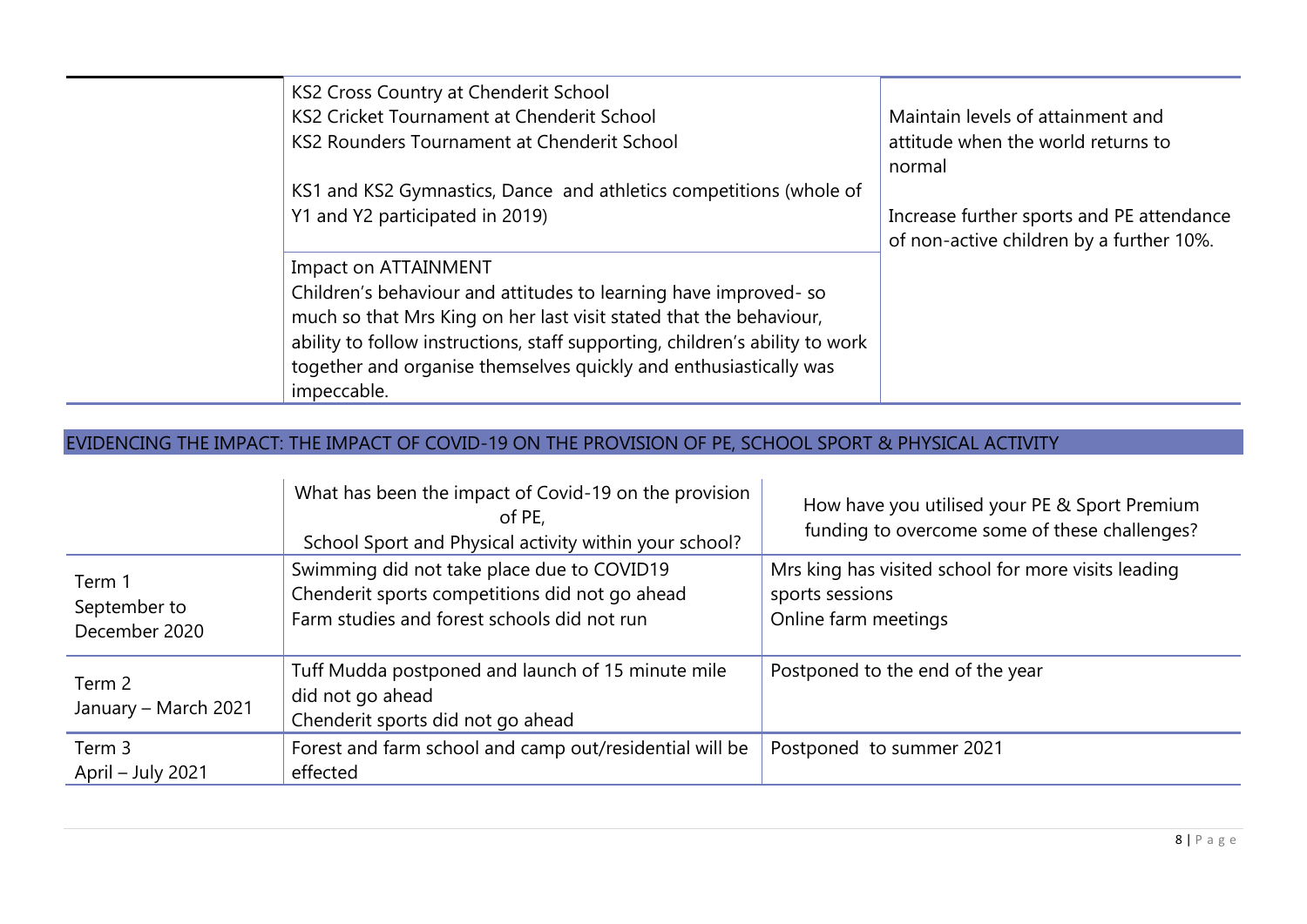#### SWIMMING: MEETING THE NATIONAL CURRICULUM REQUIREMENTS FOR SWIMMING & WATER SAFETY

- Swimming is a national curriculum requirement
- The 3 requirements for swimming and water safety are that by the end of key stage 2 pupils should be taught to:
	- swim competently, confidently and proficiently over a distance of at least 25 metres
	- use a range of strokes effectively, for example, front crawl, backstroke and breaststroke
	- perform a safe self-rescue in different water-based situations

You can use your funding for:

- Professional development and training that are available to schools to train staff to support high quality swimming and water safety lessons for their pupils
- Additional top-up swimming lessons to pupils who have not been able to meet the 3 national curriculum requirements for swimming and water safety after the delivery of core swimming and water safety lessons. At the end of key stage 2 all pupils are expected to be able to swim confidently and know how to be safe in and around water

Schools are required to annually publish information on the percentage of their pupils in year 6 who met each of the 3 swimming and water safety national curriculum requirements

| Outcome<br>2017/2018                                                                                                                                                         |      | % of pupils achieving outcome |           |           |  |
|------------------------------------------------------------------------------------------------------------------------------------------------------------------------------|------|-------------------------------|-----------|-----------|--|
|                                                                                                                                                                              |      | 2018/2019                     | 2019/2020 | 2020/2021 |  |
| Swim competently, confidently and proficiently over a distance of at least 25 metres                                                                                         | 100% | 100%                          | 100%      | 100%      |  |
| Use a range of strokes effectively; front crawl, backstroke and breaststroke                                                                                                 | 100% | 100%                          | 100%      | 100%      |  |
| Perform safe self-rescue in different water-based situations                                                                                                                 | 100% | 100%                          | 100%      | 100%      |  |
| The premium may also be used to provide additional top-up swimming lessons to pupils<br>who have not been able to meet the national curriculum requirements for swimming and | yes  | yes                           | yes       | yes       |  |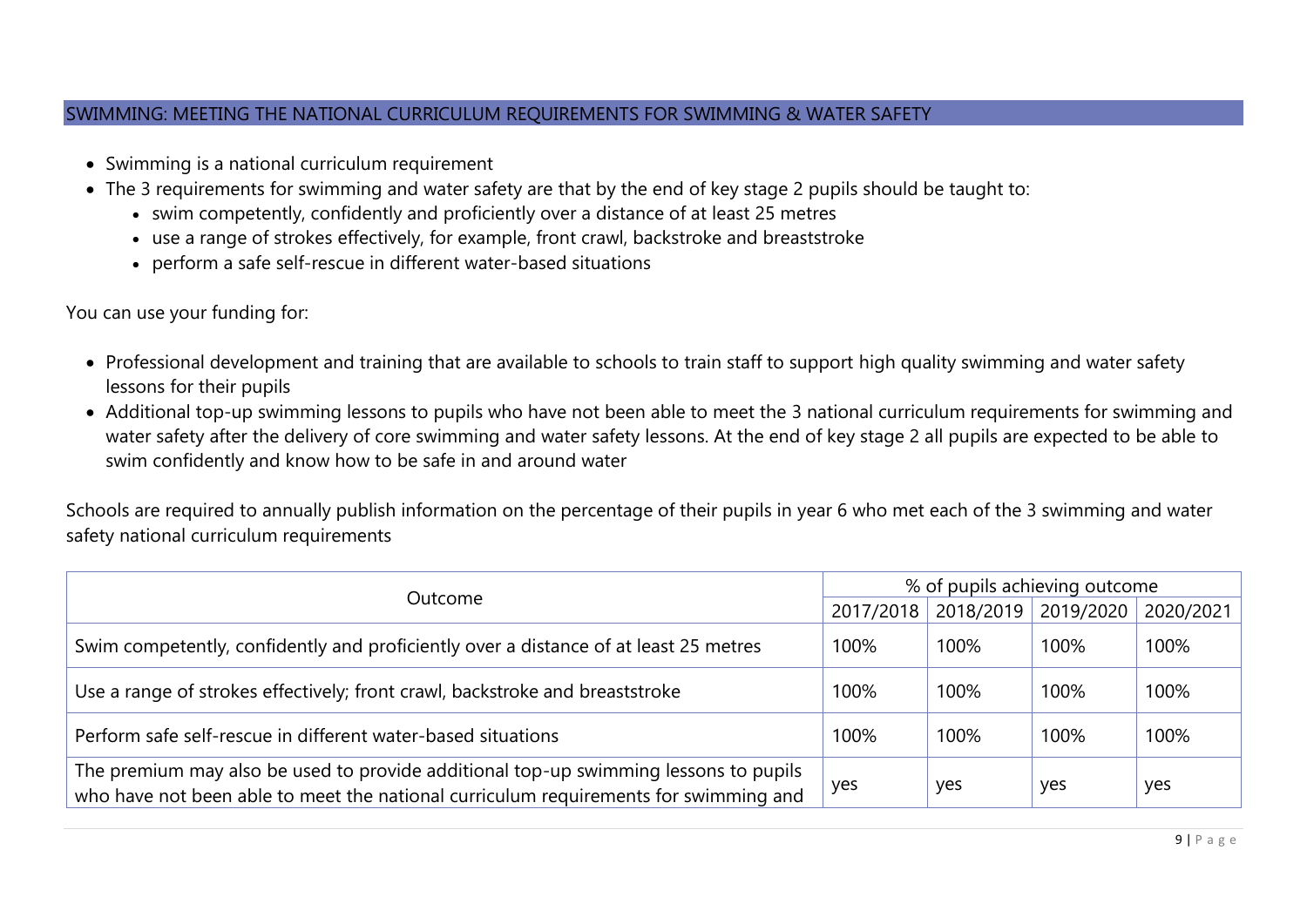| water safety after the delivery of core swimming and water safety lessons. At the end of |  |  |
|------------------------------------------------------------------------------------------|--|--|
| key stage 2 all pupils are expected to be able to swim confidently and know how to be    |  |  |
| safe in and around water. Have you used any funding for this purpose?                    |  |  |

# PE & SCHOOL SPORT DEVELOPMENT PLAN

| 2019/2020 Underspend<br>$\checkmark$ Section below must be completed any 2019/2020<br>funding is being carried forward<br>√ Must be spent by 31 <sup>st</sup> March 2021 |                                                      | £368.82                                      | <b>SUB TOTAL</b>                                    | £368.82         |
|--------------------------------------------------------------------------------------------------------------------------------------------------------------------------|------------------------------------------------------|----------------------------------------------|-----------------------------------------------------|-----------------|
| 2020/2021 Funding<br>$\checkmark$ Must be allocated and spent by 31 <sup>st</sup> July 2021                                                                              |                                                      | £16,000 + £10 per pupil (Year 1 – Year<br>6) | <b>SUB TOTAL</b>                                    | £16,570         |
|                                                                                                                                                                          |                                                      |                                              | Grant GRAND<br><b>TOTAL</b>                         | £16,938         |
|                                                                                                                                                                          |                                                      |                                              | Total                                               | £16,244+£368.82 |
|                                                                                                                                                                          |                                                      |                                              |                                                     | £16,948         |
| Key outcome indicator 1: Engagement of all pupils in<br>regular physical activity                                                                                        | Planned<br>Expenditure:<br>% of total<br>allocation: | £9150                                        | Actual<br>expenditure:<br>% of total<br>allocation: | 56%             |
| Key outcome indicator 2: Profile of PE and sport is raised<br>across the school as a tool for whole-school improvement                                                   | Planned<br>Expenditure:<br>% of total<br>allocation: | £5059                                        | Actual<br>expenditure:<br>% of total<br>allocation: | 31%             |
| Key outcome indicator 3: Increased confidence,<br>knowledge and skills of all staff in teaching PE and sport                                                             | Planned<br>Expenditure:<br>% of total<br>allocation: | £495                                         | Actual<br>expenditure:<br>% of total<br>allocation: | 3%              |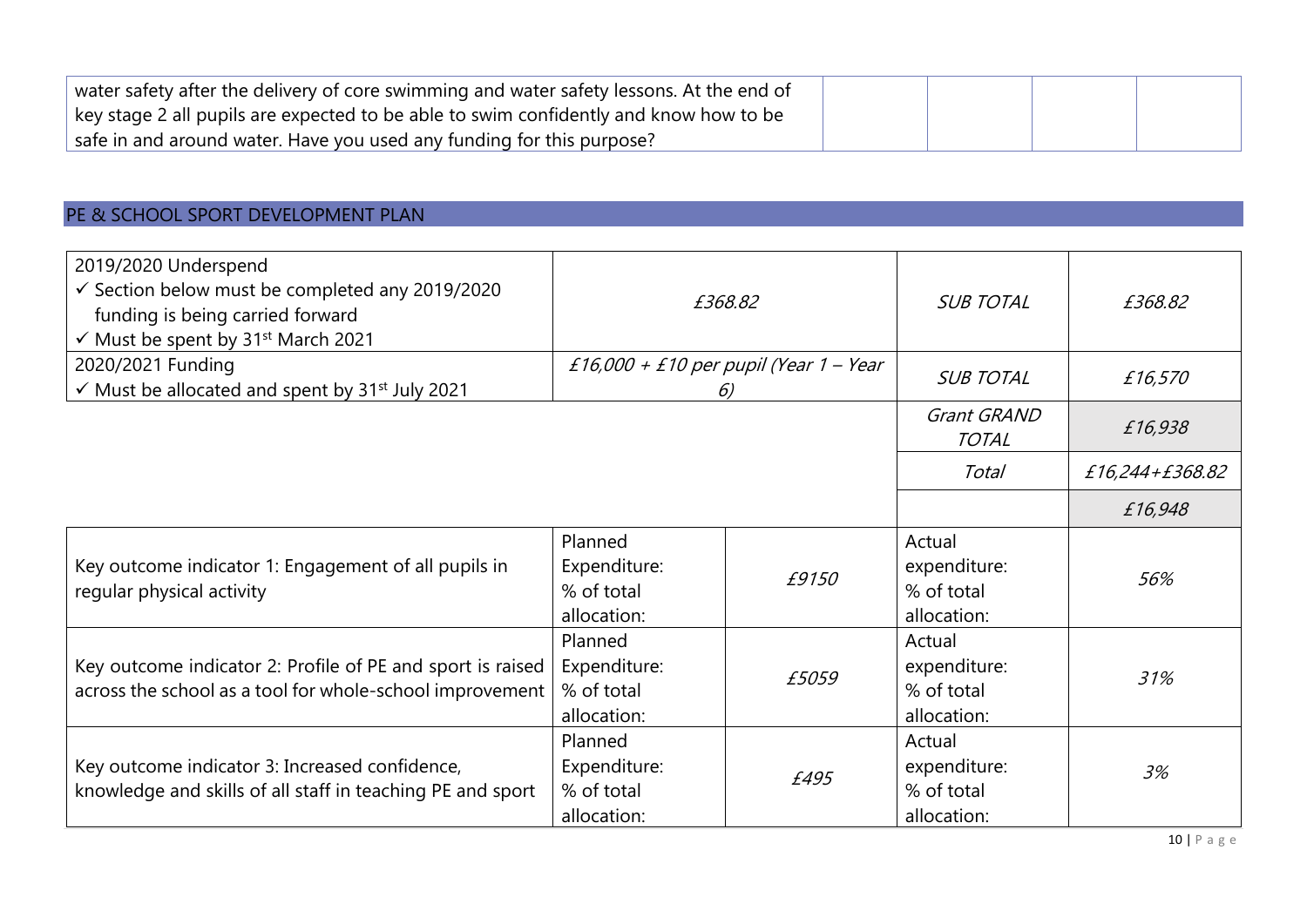| Key outcome indicator 4: Broader experience of a range   Expenditure:<br>of sports and activities offered to all pupils | Planned<br>% of total<br>allocation:                 | £450  | Actual<br>expenditure:<br>% of total<br>allocation: | 3% |
|-------------------------------------------------------------------------------------------------------------------------|------------------------------------------------------|-------|-----------------------------------------------------|----|
| Key outcome indicator 5: Increased participation in<br>competitive sport                                                | Planned<br>Expenditure:<br>% of total<br>allocation: | £1090 | Actual<br>expenditure:<br>% of total<br>allocation: | 7% |

2019/2020 Underspend: Use this section to detail how any underspend from 2019/2020 will be spent during the academic year 2020/2021 It is a requirement, as a result of the Department of Education relaxing the ring-fencing arrangements due to Covid-19, that schools must declare any underspend they are carrying forward from the academic year 2019/2020. Any underspend MUST be spent in full by March 2021

| <b>INTENT</b>         | <b>IMPLEMENTATION</b>                                                                    |         | <b>IMPACT</b> |                              |                             |
|-----------------------|------------------------------------------------------------------------------------------|---------|---------------|------------------------------|-----------------------------|
|                       |                                                                                          |         |               | Outcome                      |                             |
| Objective/intended    | Actions to achieve                                                                       |         |               | What have you achieved?      | Sustainability / Next Steps |
| impact                | Outcome                                                                                  | Planned | Actual        | How many people have         | How will this outcome be    |
| What do you want to   | What do you need to do to                                                                | funding | funding       | benefited?                   | sustained or further        |
| achieve?              | achieve your intentions?                                                                 |         |               | What is the impact on        | developed in 2021/2022?     |
|                       |                                                                                          |         |               | pupils/whole school?         |                             |
|                       |                                                                                          |         |               | 65 children benefited        |                             |
|                       |                                                                                          |         |               | Children will love the event |                             |
|                       | Includes resources for Tuff<br>Mudda event and future<br>£368.82<br>sports day clubs and |         | £704          | and be able to get fit and   | The resources can be used   |
| Tuff Mudda and events |                                                                                          |         |               | train for it                 | for future events and clubs |
|                       |                                                                                          |         |               | Raise money for charity      | and even during lessons     |
|                       | events                                                                                   |         |               | Engage pupils in regular     |                             |
|                       |                                                                                          |         |               | activity                     |                             |
|                       |                                                                                          |         |               | Fun in covid.                |                             |

Key outcome indicator 1: Engagement of all pupils in regular physical activity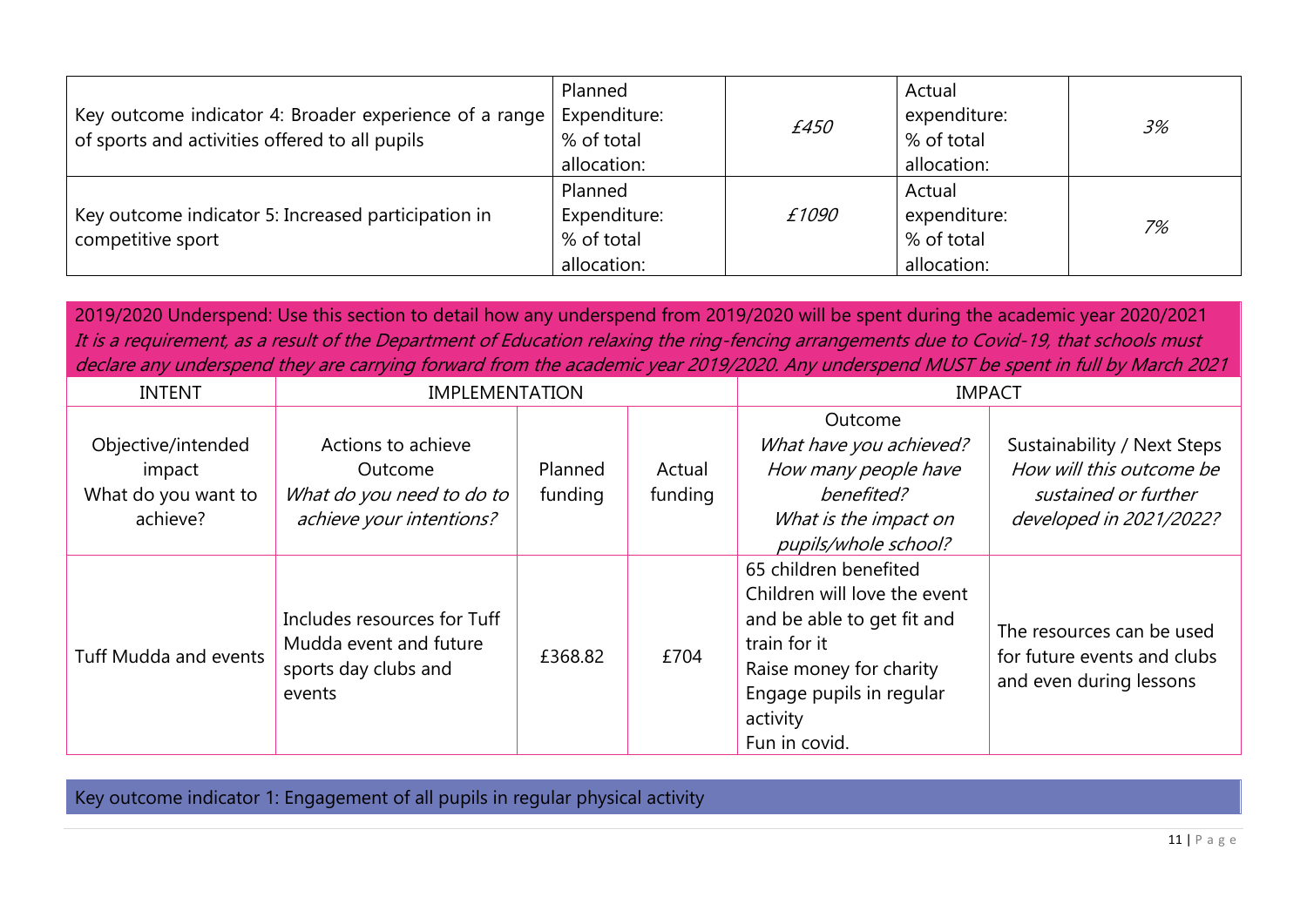| <b>INTENT</b>                                                                                                  | <b>IMPLEMENTATION</b>                                                                                                                |                    |                   | <b>IMPACT</b>                                                                                                                                                                                                  |                                                                                                                                           |  |
|----------------------------------------------------------------------------------------------------------------|--------------------------------------------------------------------------------------------------------------------------------------|--------------------|-------------------|----------------------------------------------------------------------------------------------------------------------------------------------------------------------------------------------------------------|-------------------------------------------------------------------------------------------------------------------------------------------|--|
| Objective/intended<br>impact<br>What do you want to<br>achieve?                                                | Actions to achieve<br>Outcome<br>What do you need to do to<br>achieve your intentions?                                               | Planned<br>funding | Actual<br>funding | Outcome<br>What have you achieved?<br>How many people have<br>benefited?<br>What is the impact on<br>pupils/whole school?                                                                                      | Sustainability / Next Steps<br>How will this outcome be<br>sustained or further<br>developed in 2021/2022?                                |  |
| To continue to<br>implement our vision<br>and increase the<br>number of sports and<br>arts teachers in school. | Continue to develop vision<br>of dance and performing<br>arts with Natalie Evans<br>Continue work with Real PE<br><b>Liam NicelL</b> | £4250<br>£4900     | £9150             | Performance and PE skills;<br>65 children will benefit. The<br>school is already known for<br>the attitude and artistic and<br>dance strength coupled now<br>with the basic and key skills<br>in sports and PE | Continue and use<br>assessment and tracking to<br>record all children's<br>achievements and progress<br>and report to parents. Rec-<br>Y6 |  |

| Key outcome indicator 2: Profile of PE and sport is raised across the school as a tool for whole-school improvement |                                      |         |                       |                             |                               |  |  |
|---------------------------------------------------------------------------------------------------------------------|--------------------------------------|---------|-----------------------|-----------------------------|-------------------------------|--|--|
| <b>INTENT</b>                                                                                                       | <b>IMPLEMENTATION</b>                |         |                       | <b>IMPACT</b>               |                               |  |  |
|                                                                                                                     |                                      |         |                       | Outcome                     |                               |  |  |
| Objective/intended                                                                                                  | Actions to achieve                   |         |                       | What have you achieved?     | Sustainability / Next Steps   |  |  |
| impact                                                                                                              | Outcome                              | Planned | Actual                | How many people have        | How will this outcome be      |  |  |
| What do you want to                                                                                                 | What do you need to do to<br>funding |         | funding               | benefited?                  | sustained or further          |  |  |
| achieve your intentions?<br>achieve?                                                                                |                                      |         | What is the impact on | developed in 2021/2022?     |                               |  |  |
|                                                                                                                     |                                      |         |                       | pupils/whole school?        |                               |  |  |
| To create an outdoor                                                                                                |                                      | £1425   |                       | 65 children have benefited. | Self-evaluate as behaviour is |  |  |
| environment where                                                                                                   |                                      | £3000   |                       | Children re-forming great   | outstanding                   |  |  |
| children can spread                                                                                                 | Lunchtime leader                     |         | £5059                 | relationships               | Children ready to learn       |  |  |
| out; play with a good                                                                                               |                                      | £634    |                       | Good brain chemicals make   | Systems are in place for      |  |  |
| range of resources; get                                                                                             | Welly-walls and                      |         |                       | children ready to learn     | children to lead games and    |  |  |
| back to nature;                                                                                                     |                                      |         |                       | Outstanding behaviour       | develop team building skills  |  |  |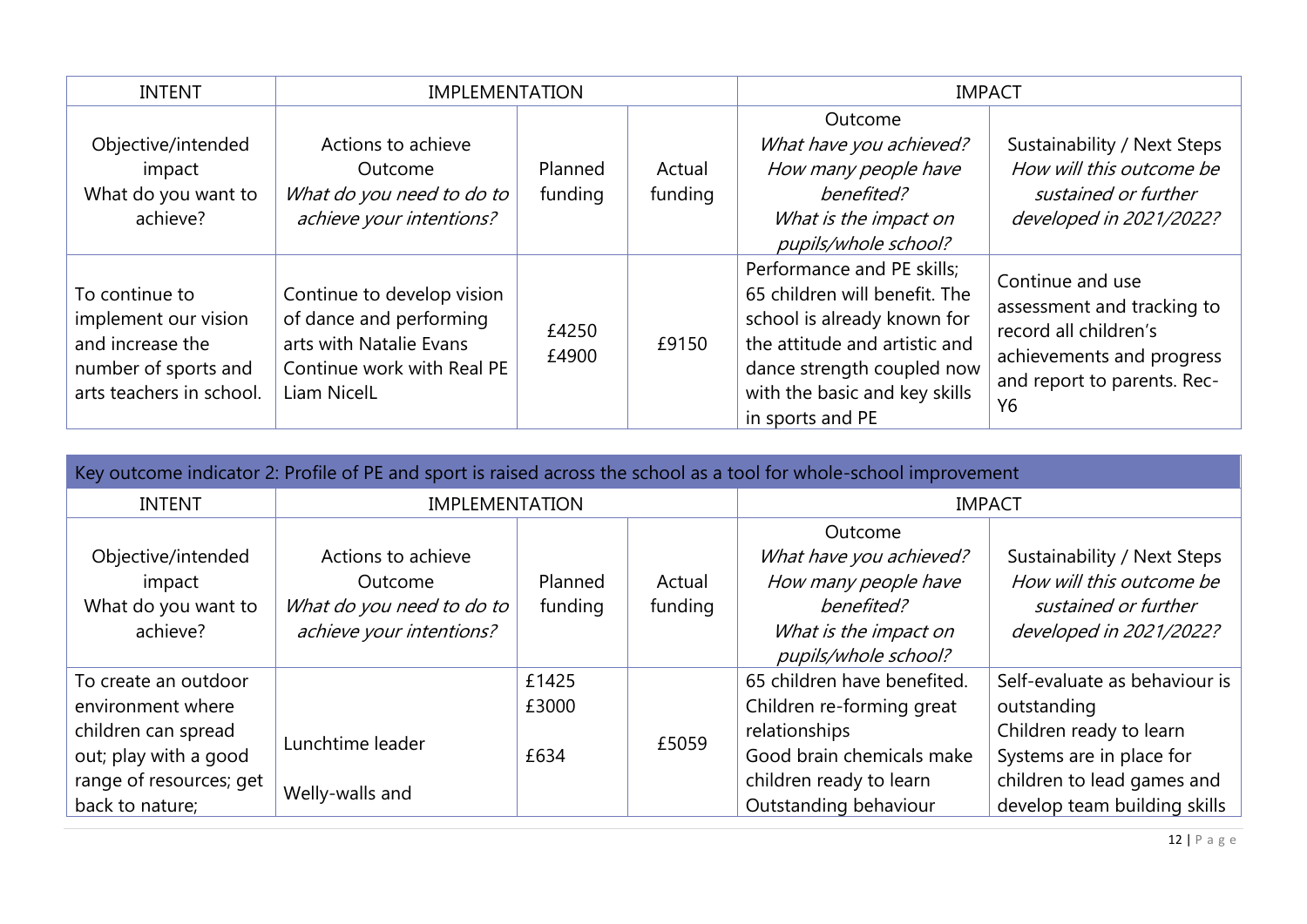| Playtime and whole school<br>running and use the<br>field.<br>new supplies<br>Table tennis table<br>(outdoor) |  |  |  |
|---------------------------------------------------------------------------------------------------------------|--|--|--|
|---------------------------------------------------------------------------------------------------------------|--|--|--|

| Key outcome indicator 3: Increased confidence, knowledge and skills of all staff in teaching PE and sport |                                                                                        |                    |                   |                                                                                                                           |                                                                                                                                                               |  |  |  |
|-----------------------------------------------------------------------------------------------------------|----------------------------------------------------------------------------------------|--------------------|-------------------|---------------------------------------------------------------------------------------------------------------------------|---------------------------------------------------------------------------------------------------------------------------------------------------------------|--|--|--|
| <b>INTENT</b>                                                                                             | <b>IMPLEMENTATION</b>                                                                  |                    |                   | <b>IMPACT</b>                                                                                                             |                                                                                                                                                               |  |  |  |
| Objective/intended<br>impact<br>What do you want to<br>achieve?                                           | Actions to achieve<br>Outcome<br>What do you need to do to<br>achieve your intentions? | Planned<br>funding | Actual<br>funding | Outcome<br>What have you achieved?<br>How many people have<br>benefited?<br>What is the impact on<br>pupils/whole school? | Sustainability / Next Steps<br>How will this outcome be<br>sustained or further<br>developed in 2021/2022?                                                    |  |  |  |
| Develop more clubs<br>for younger children                                                                | Football club                                                                          | £495               | £495              | Reception - Y4 (46 children)<br>Additional clubs after school                                                             | Continue to work with Liam<br>and the sports coaches and<br>teachers to support CPD<br>Children have greater<br>opportunities to develop<br>team games skills |  |  |  |

| Key outcome indicator 4: Broader experience of a range of sports and activities offered to all pupils |                                                                                        |                    |                   |                                                                                                                           |                                                                                                            |  |  |  |  |
|-------------------------------------------------------------------------------------------------------|----------------------------------------------------------------------------------------|--------------------|-------------------|---------------------------------------------------------------------------------------------------------------------------|------------------------------------------------------------------------------------------------------------|--|--|--|--|
| <b>INTENT</b>                                                                                         | <b>IMPLEMENTATION</b>                                                                  | <b>IMPACT</b>      |                   |                                                                                                                           |                                                                                                            |  |  |  |  |
| Objective/intended<br>impact<br>What do you want to<br>achieve?                                       | Actions to achieve<br>Outcome<br>What do you need to do to<br>achieve your intentions? | Planned<br>funding | Actual<br>funding | Outcome<br>What have you achieved?<br>How many people have<br>benefited?<br>What is the impact on<br>pupils/whole school? | Sustainability / Next Steps<br>How will this outcome be<br>sustained or further<br>developed in 2021/2022? |  |  |  |  |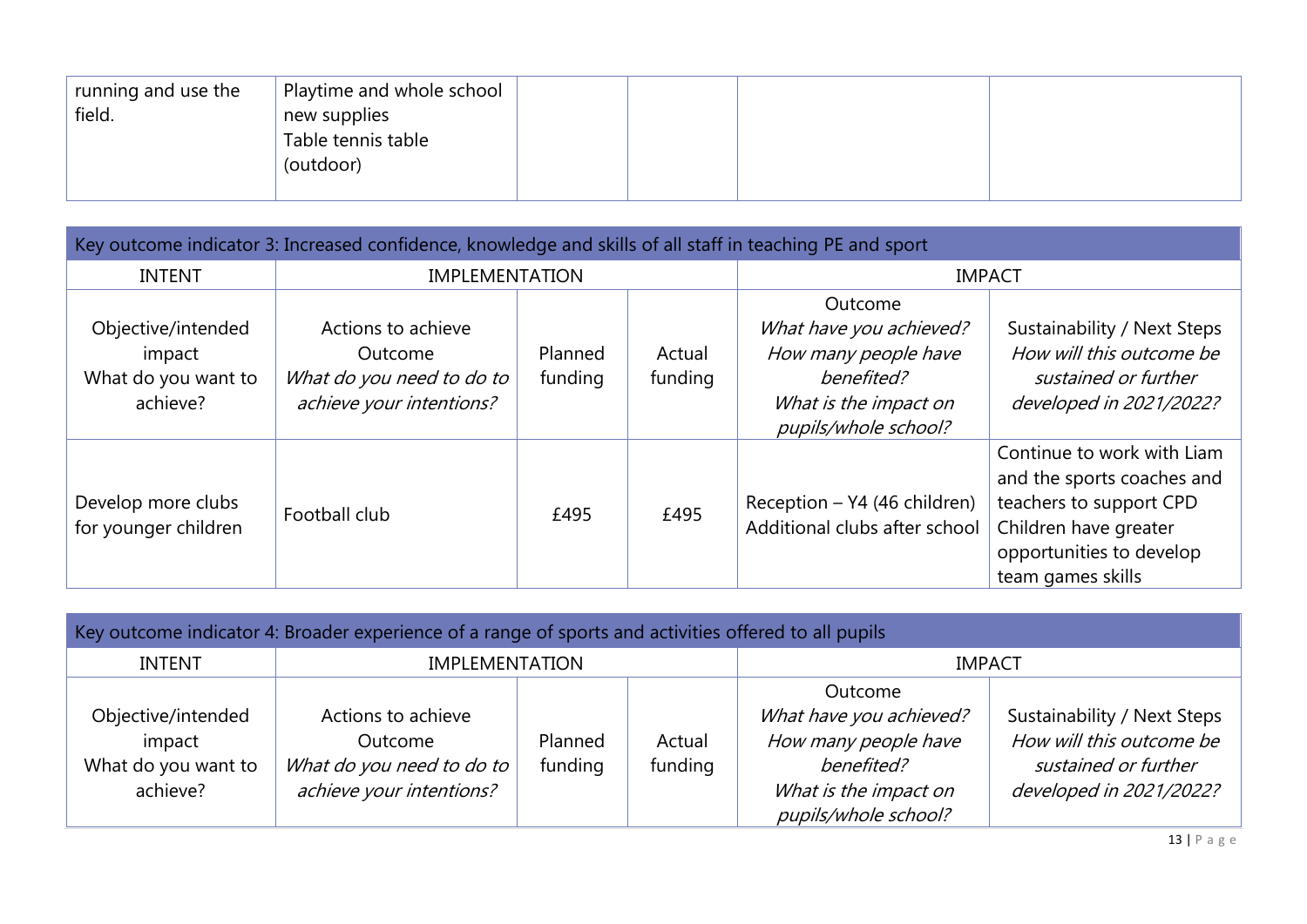| Provide links with local | Football coach | £450 | £450 | Children have improved<br>football skills and team skills<br>They all Rec-Y6 participate<br>and benefit from the<br>additional sessions | Sustain links with local<br>sports teams<br>Explore other options |
|--------------------------|----------------|------|------|-----------------------------------------------------------------------------------------------------------------------------------------|-------------------------------------------------------------------|
|--------------------------|----------------|------|------|-----------------------------------------------------------------------------------------------------------------------------------------|-------------------------------------------------------------------|

| Key outcome indicator 5: Increased participation in competitive sport                                        |                                                                                        |                    |                   |                                                                                                                                                                                                                                             |                                                                                                                                                                                                                                                                                                                                                                                   |  |  |  |
|--------------------------------------------------------------------------------------------------------------|----------------------------------------------------------------------------------------|--------------------|-------------------|---------------------------------------------------------------------------------------------------------------------------------------------------------------------------------------------------------------------------------------------|-----------------------------------------------------------------------------------------------------------------------------------------------------------------------------------------------------------------------------------------------------------------------------------------------------------------------------------------------------------------------------------|--|--|--|
| <b>INTENT</b>                                                                                                | <b>IMPLEMENTATION</b>                                                                  |                    |                   | <b>IMPACT</b>                                                                                                                                                                                                                               |                                                                                                                                                                                                                                                                                                                                                                                   |  |  |  |
| Objective/intended<br>impact<br>What do you want to<br>achieve?                                              | Actions to achieve<br>Outcome<br>What do you need to do to<br>achieve your intentions? | Planned<br>funding | Actual<br>funding | Outcome<br>What have you achieved?<br>How many people have<br>benefited?<br>What is the impact on<br>pupils/whole school?                                                                                                                   | Sustainability / Next Steps<br>How will this outcome be<br>sustained or further<br>developed in 2021/2022?                                                                                                                                                                                                                                                                        |  |  |  |
| To participate fully and<br>to a high standard in<br>the inter-primary<br>games and sporting<br>competitions | Re-join the Chenderit SSCO<br>sports cluster competitions                              | £1090              | £1090             | Continue to benefit from<br>Mrs King's sports teaching<br>and expertise/ links with<br>other primary and main<br>feeder secondary school<br>Audit of resources<br>Good range of sports<br>offered<br>Develop the 'squad' and<br>team-spirit | Achieve the sports mark in<br>working with Mrs King and<br>the SSCO<br>More staff to be involved<br>with the transportation and<br>support during sporting<br>events<br>Return to full participation of<br>Chenderit Sports cluster<br>competitions: Log, track and<br>report the number of<br>attendees (boys and girls)<br>and increase the number of<br>girls who participate. |  |  |  |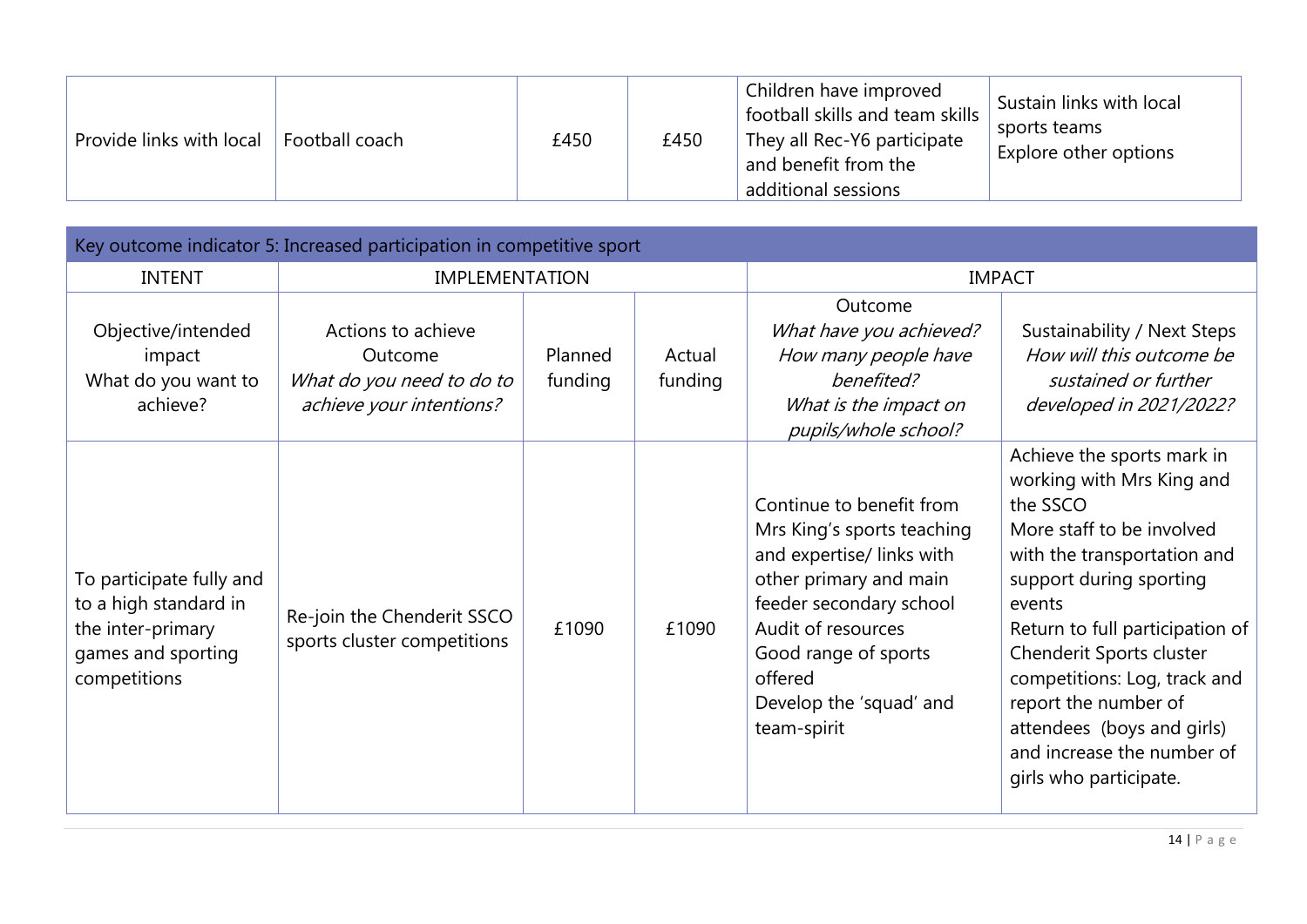|  |  |  | Maintain levels of<br>attainment and attitude<br>when the world returns to<br>normal – questionnaire to<br>elicit |
|--|--|--|-------------------------------------------------------------------------------------------------------------------|
|--|--|--|-------------------------------------------------------------------------------------------------------------------|

#### Accountability

It is a statutory requirement of Ofsted, under their Common Inspection Framework, to ensure that information on the use of the Primary PE and Sport Premium is available on your school website. One of the key purposes of putting information on the school website is to keep parents informed, so this information should be written in a format that is clear and easily accessible.

| Completed by:    | Lesley Lutas-Brown |  |  |  | Date: | April 2020 |  |
|------------------|--------------------|--|--|--|-------|------------|--|
|                  |                    |  |  |  |       |            |  |
| Document updated | January<br>2021    |  |  |  |       |            |  |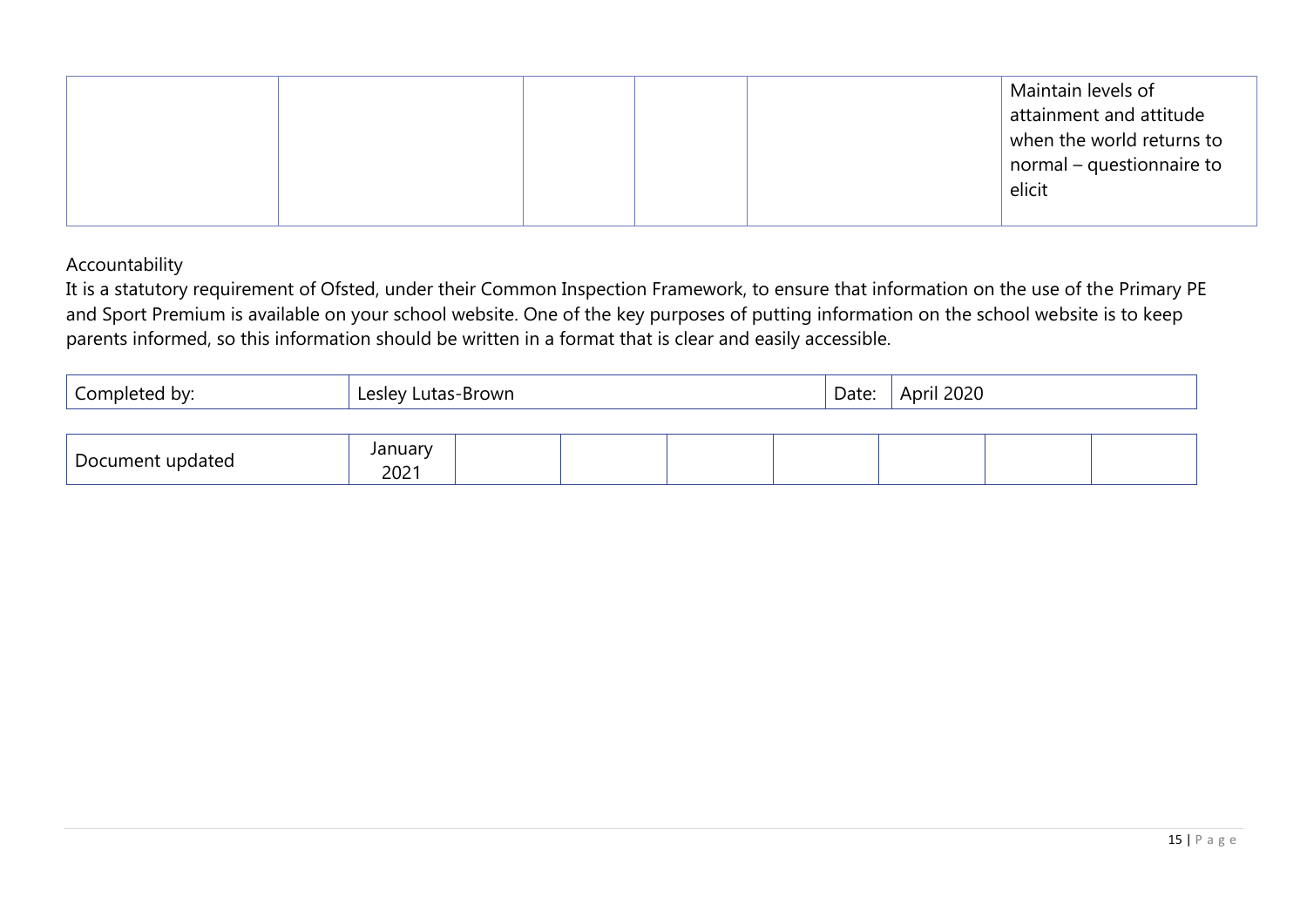#### Department for Education guidance on how to use the Primary PE and Sport Premium – updated October 2020

All young people should have the opportunity to live healthy and active lives. A positive experience of sport and physical activity at a young age can build a lifetime habit of participation, and is central to meeting the government's ambitions for a world-class education system.

Physical activity has numerous benefits for children and young people's physical health, as well as their mental wellbeing (increasing selfesteem and emotional wellbeing and lowering anxiety and depression), and children who are physically active are happier, more resilient and more trusting of their peers. Ensuring that pupils have access to sufficient daily activity can also have wider benefits for pupils and schools, improving behaviour as well as enhancing academic achievement.

The School Sport Activity Action Plan set out government's commitment to ensuring that children and young people have access to at least 60 minutes of sport and physical activity per day, with a recommendation of 30 minutes of this delivered during the school day (in line with the Chief Medical Officer guidelines which recommend an average of at least 60 minutes per day across the week).

The PE and Sport Premium can help primary schools to achieve this aim, providing primary schools with £320m of government funding to make additional and sustainable improvements to the quality of the PE, physical activity and sport offered through their core budgets. It is allocated directly to schools so they have the flexibility to use it in the way that works best for their pupils. The PE and Sport Premium survey highlighted the significant impact which PE and Sport has had in many primary schools across England.

Schools must use the funding to make additional and sustainable improvements to the quality of physical education (PE), physical activity and sport you offer.

This means that you should use the premium to:

- Develop or add to the PE, physical activity and sport activities that your school already offers
- Build capacity and capability within the school to ensure that improvements made now will benefit pupils joining the school in future years

Schools can use the premium to secure improvements in the following indicators: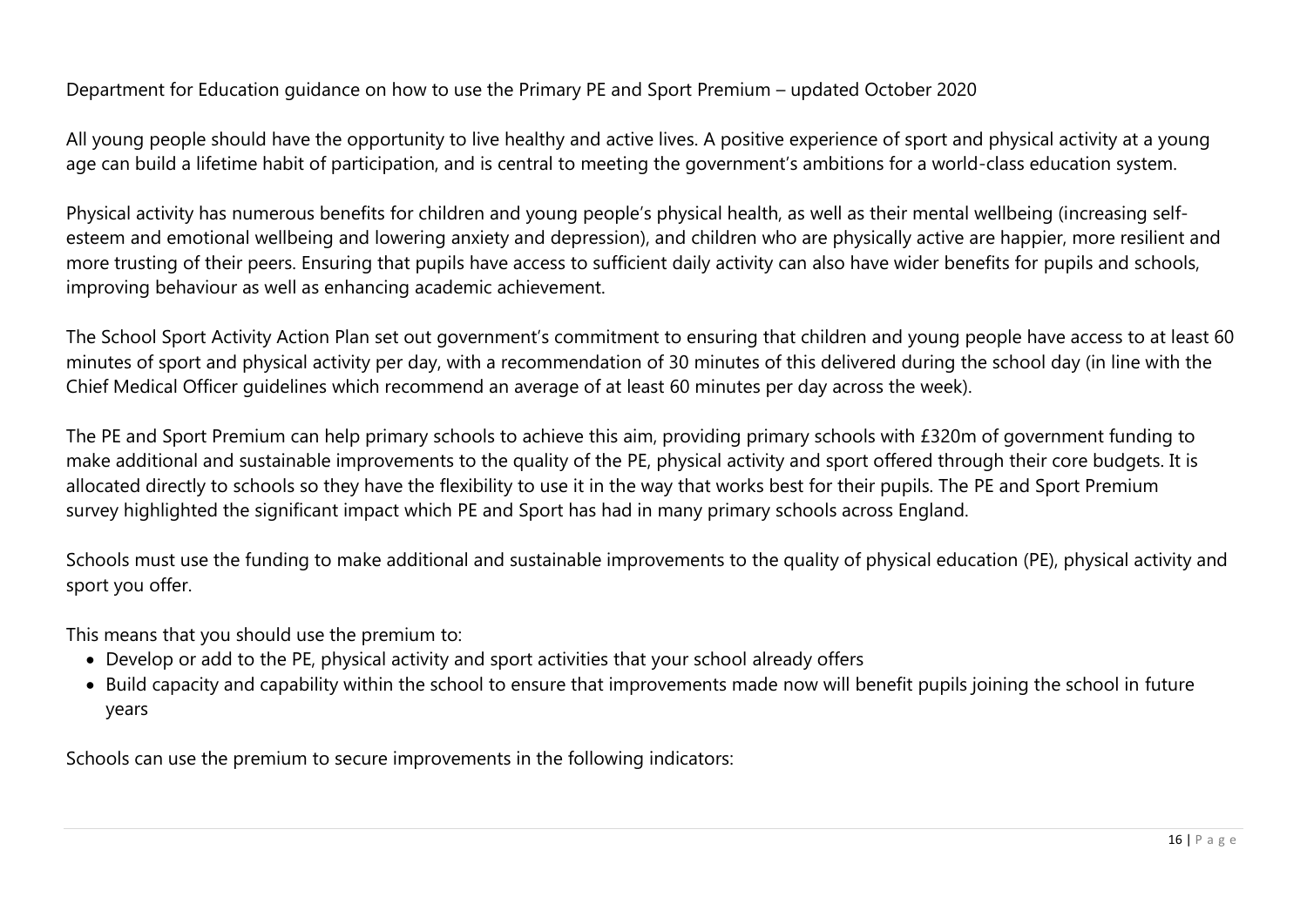- 1. The engagement of all pupils in regular physical activity the Chief Medical Officer guidelines recommend that all children and young people aged 5 to 18 engage in at least 60 minutes of physical activity a day, of which 30 minutes should be in school
- 2. The profile of PE and sport is raised across the school as a tool for whole-school improvement
- 3. Increased confidence, knowledge and skills of all staff in teaching PE and sport
- 4. Broader experience of a range of sports and activities offered to all pupils
- 5. Increased participation in competitive sport

What should your funding NOT be used for?

The Secretary of State does not consider the following expenditure as falling within the scope of additional or sustainable improvement:

- Employ coaches or specialist teachers to cover planning preparation and assessment (PPA) arrangements these should come out of schools' core staffing budgets
- Teaching the minimum requirements of the national curriculum PE programmes of study including this specified for swimming
- Fund capital expenditure

#### Active Miles

If schools choose to take part in an active mile, they should use existing playgrounds, fields, halls and sports facilities to incorporate an active mile into the school day and develop a lifelong habit of daily physical activity.

#### Schools compliance

You are accountable for how you use of the PE and sport premium funding allocated to you. You are expected to spend the grant for the purpose it was provided – to make additional and sustainable improvements to the PE, sport and physical activity offered. Schools and local authorities must follow the terms and conditions in the conditions of the grant documents.

#### Ofsted inspections

Ofsted's new Inspection [Framework](https://assets.publishing.service.gov.uk/government/uploads/system/uploads/attachment_data/file/801429/Education_inspection_framework.pdf), which came into effect from September 2019, gives greater recognition to schools' work to support the personal development of pupils, such as the opportunities they have to learn about eating healthily and maintaining an active lifestyle.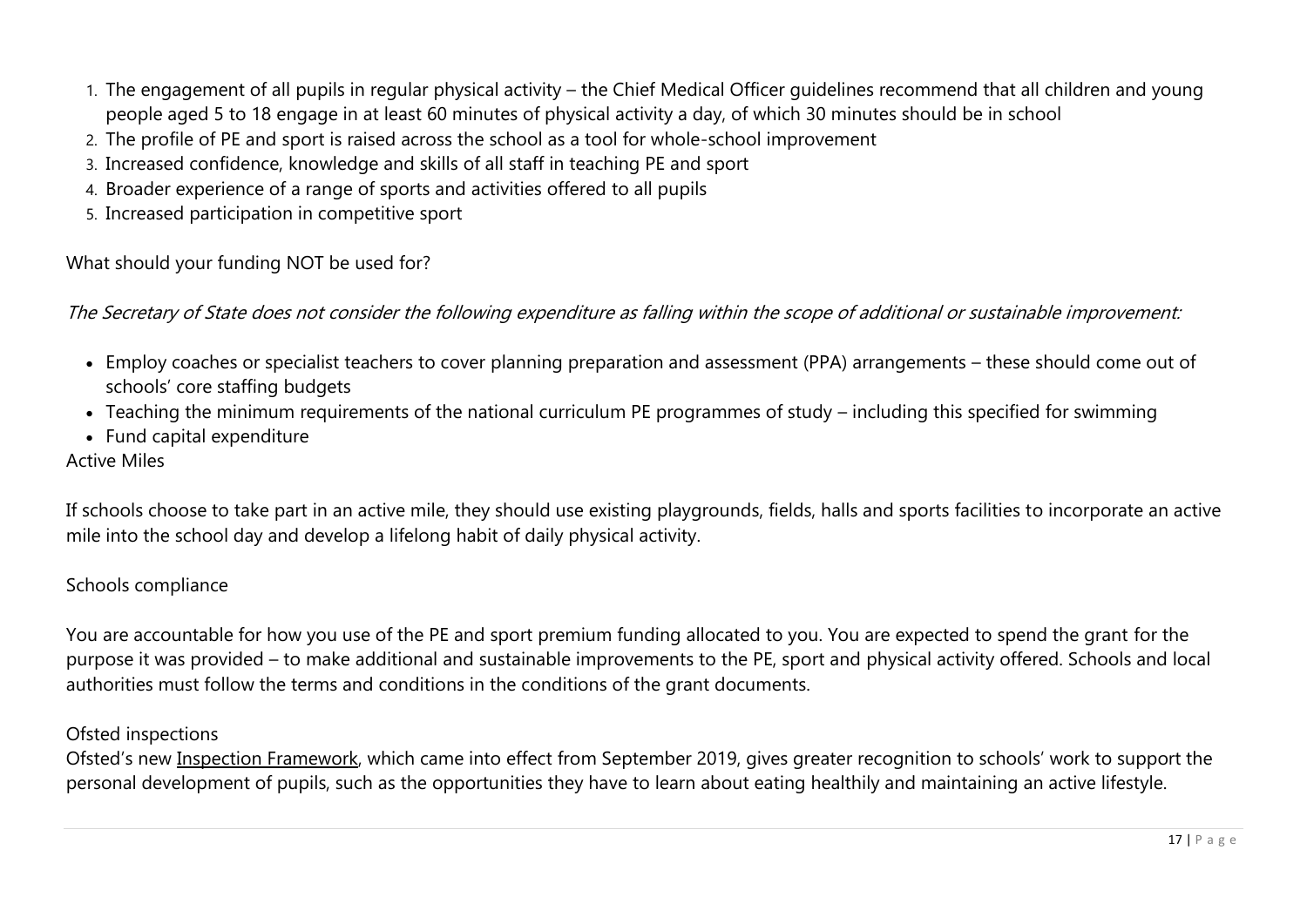Inspectors will expect to see schools delivering a broad, ambitious education, including opportunities to be active during the school day and through extra-curricular activities. Schools should consider how they use their PE and Sport Premium to support this.

#### Online reporting

Schools must publish details of how you spend your PE and sport premium funding by the end of the summer term or by 31 July 2021 at the latest. If you have any carried forward funding from academic year 2019 to 2020 you should show separately how this funding has been spent and confirm that it has been spent before 31 March 2021.

Online reporting must include:

- the amount of PE and sport premium received
- a full breakdown of how it has been spent
- the impact the school has seen on pupils' PE, physical activity, and sport participation and attainment
- how the improvements will be sustainable in the future

You are also required to publish the percentage of pupils within your year 6 cohort in the 2020 to 2021 academic year who met the national curriculum requirement to:

- swim competently, confidently and proficiently over a distance of at least 25 metres
- use a range of strokes effectively, for example, front crawl, backstroke and breaststroke
- perform safe self-rescue in different water-based situations

Attainment data for year 6 pupils should be provided from their most recent swimming lessons. This may be data from years 3, 4, 5 or 6, depending on the swimming programme at your school. It is essential to retain attainment data from swimming lessons in years 3 to 5 to be able to report this accurately in year 6.

Review of online reports

Schools' online reporting is monitored through an annual sample of schools. Active Partnerships review the published information on selected schools' websites to ensure it meets the requirements on PE and sport premium funding and swimming attainment. The results are then shared with DfE and help to ensure that Active Partnerships can offer schools in their local area the most relevant support.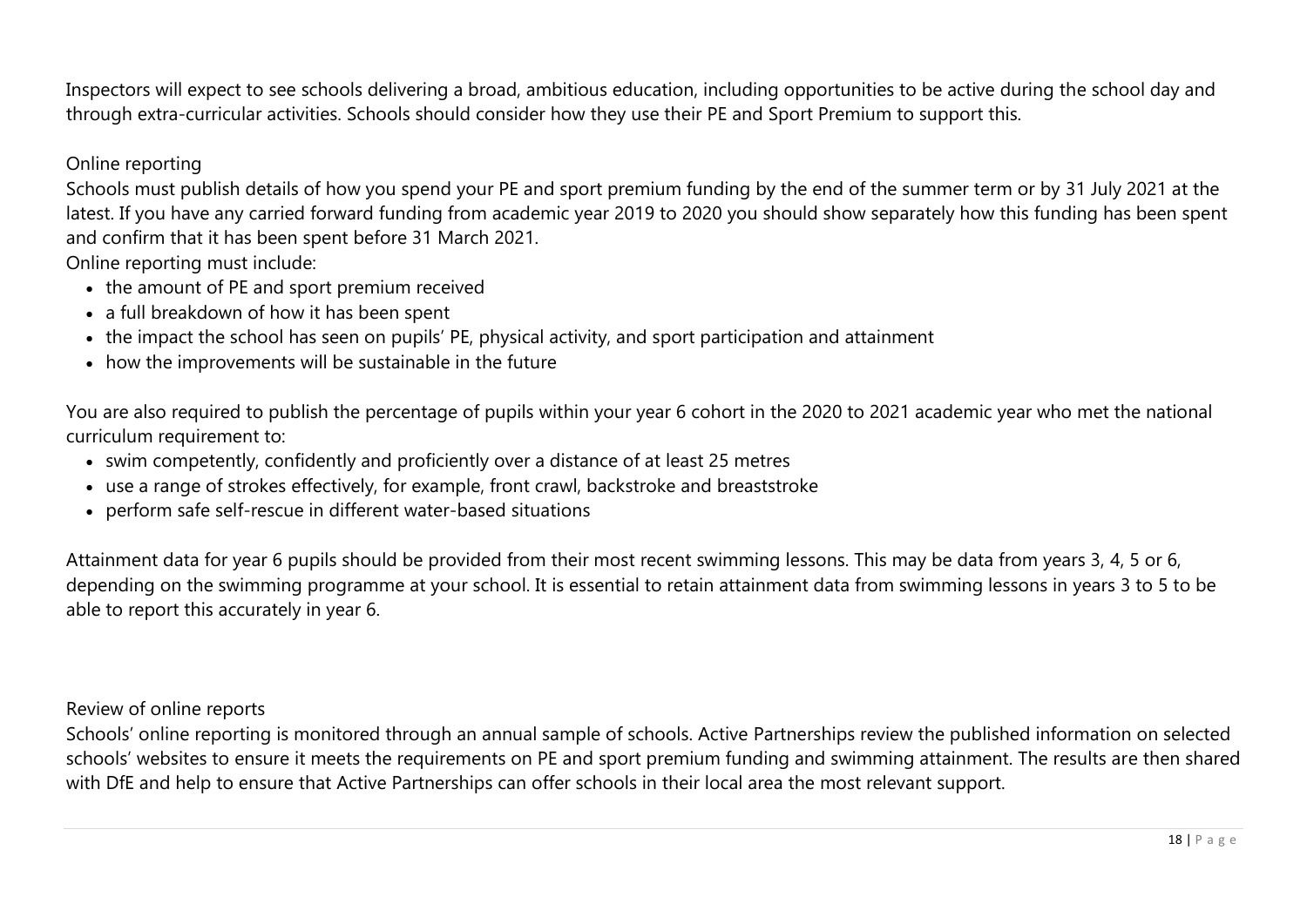#### Payment dates for the 2020/2021

Maintained schools, including PRU's and general hospitals

Maintained schools, including PRUs and general hospitals, do not receive funding directly from DfE. We give the funding to your local authority and they pass it on to you.

We give local authorities PE and sport premium funding for maintained schools in 2 separate payments. They receive:

- 7/12 of your funding allocation on 30 October 2020
- 5/12 of your funding allocation on 30 April 2021

Academies, free schools and CTCs

We send academies, free schools and CTCs their PE and sport premium funding in 2 separate payments. You receive:

- 7/12 of your funding allocation on 2 November 2020
- 5/12 of your funding allocation on 4 May 2021

Non-maintained special schools

We send non-maintained special schools their PE and sport premium funding in 2 separate payments. You receive:

- 7/12 of your funding with the first payment you have scheduled with us after 2 November 2020
- 5/12 of your funding with the first payment you have scheduled with us after 4 May 2021

#### Useful websites

PE and sport Premium: guidance document

<https://www.gov.uk/government/publications/pe-and-sport-premium-conditions-of-grant-2020-to-2021>

PE and sport premium for primary schools

<https://www.gov.uk/guidance/pe-and-sport-premium-for-primary-schools>

Association for Physical Education

<http://www.afpe.org.uk/physical-education/advice-on-sport-premium/>